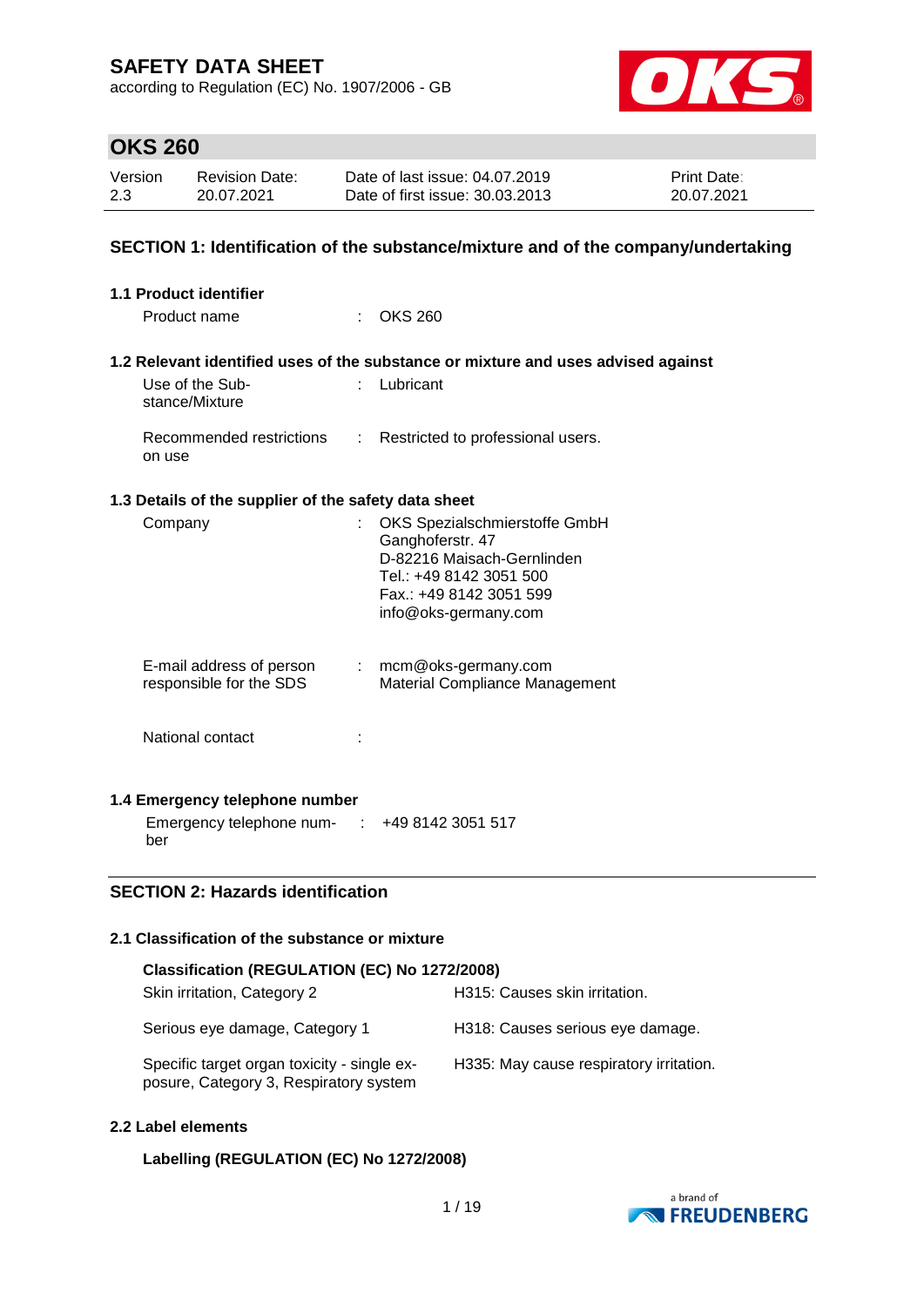**OKS 260**

according to Regulation (EC) No. 1907/2006 - GB



| Version<br>2.3 | <b>Revision Date:</b><br>20.07.2021 | Date of last issue: 04.07.2019<br>Date of first issue: 30.03.2013 |                                                                                                                                                        | <b>Print Date:</b><br>20.07.2021   |
|----------------|-------------------------------------|-------------------------------------------------------------------|--------------------------------------------------------------------------------------------------------------------------------------------------------|------------------------------------|
|                | Hazard pictograms                   |                                                                   |                                                                                                                                                        |                                    |
|                | Signal word                         | Danger                                                            |                                                                                                                                                        |                                    |
|                | <b>Hazard statements</b>            | H315<br>H318<br>H335                                              | Causes skin irritation.<br>Causes serious eye damage.<br>May cause respiratory irritation.                                                             |                                    |
|                | Precautionary statements            | <b>Prevention:</b>                                                |                                                                                                                                                        |                                    |
|                |                                     | P <sub>264</sub><br>P280                                          | Wash skin thoroughly after handling.<br>Wear protective gloves/ eye protection/ face<br>protection.                                                    |                                    |
|                |                                     | <b>Response:</b>                                                  |                                                                                                                                                        |                                    |
|                |                                     | P304 + P340 + P312                                                | air and keep comfortable for breathing. Call<br>a POISON CENTER/ doctor if you feel un-<br>well.                                                       | IF INHALED: Remove person to fresh |
|                |                                     | $P305 + P351 + P338 + P310$                                       | with water for several minutes. Remove<br>contact lenses, if present and easy to do.<br>Continue rinsing. Immediately call a<br>POISON CENTER/ doctor. | IF IN EYES: Rinse cautiously       |
|                |                                     | Storage:                                                          |                                                                                                                                                        |                                    |
|                |                                     | P403 + P233                                                       | Store in a well-ventilated place. Keep con-<br>tainer tightly closed.                                                                                  |                                    |
|                |                                     | P405                                                              | Store locked up.                                                                                                                                       |                                    |

Hazardous components which must be listed on the label: calcium dihydroxide

#### **2.3 Other hazards**

This substance/mixture contains no components considered to be either persistent, bioaccumulative and toxic (PBT), or very persistent and very bioaccumulative (vPvB) at levels of 0.1% or higher.

## **SECTION 3: Composition/information on ingredients**

#### **3.2 Mixtures**

Chemical nature : Mineral oil.

solid lubricant lithium soap

| <b>Components</b>    |         |                |               |               |
|----------------------|---------|----------------|---------------|---------------|
| <b>Chemical name</b> | CAS-No. | Classification | Concentration | Concentration |

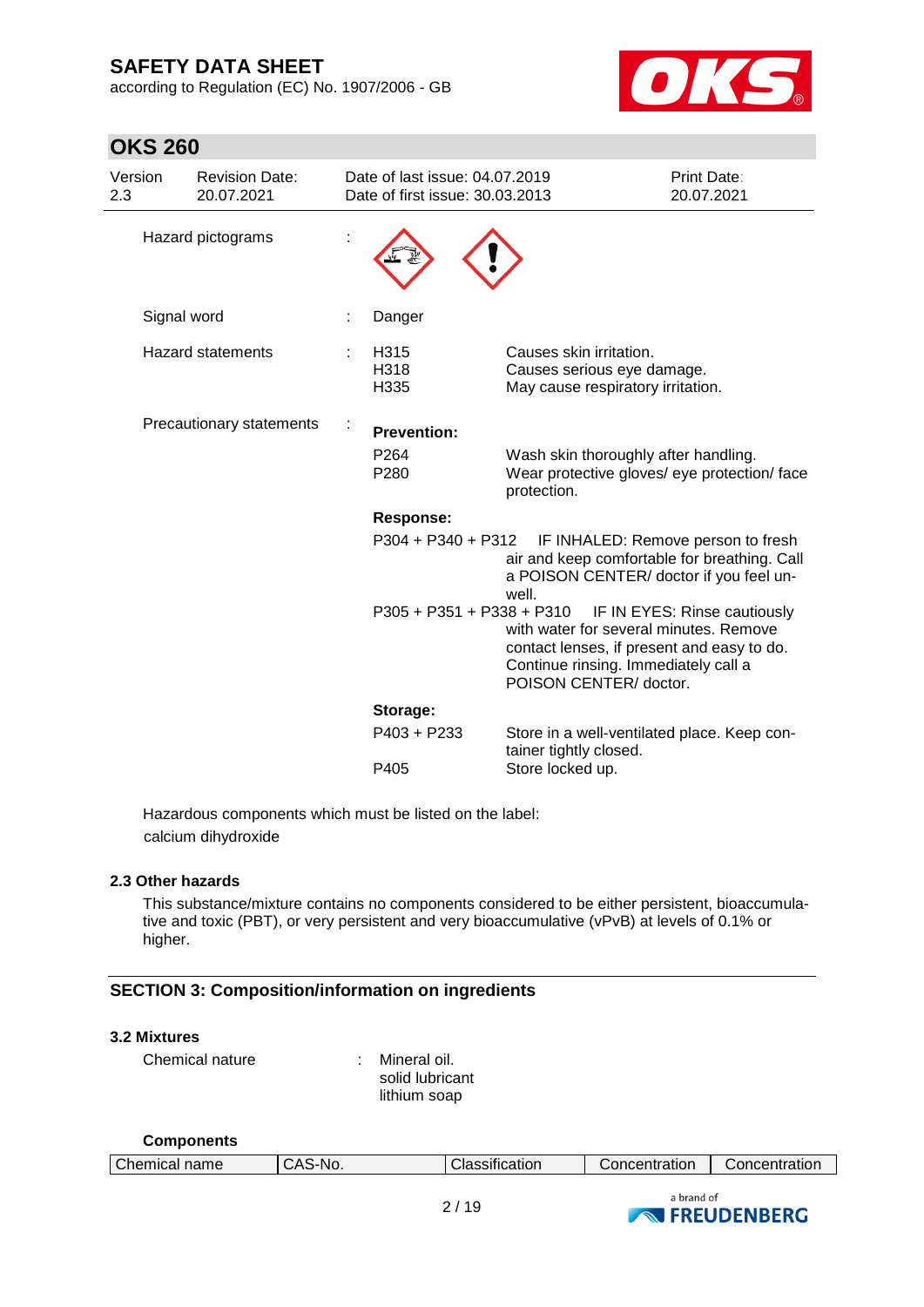according to Regulation (EC) No. 1907/2006 - GB



# **OKS 260**

| Version | Revision Date: | Date of last issue: 04.07.2019  | <b>Print Date:</b> |
|---------|----------------|---------------------------------|--------------------|
| 2.3     | 20.07.2021     | Date of first issue: 30.03.2013 | 20.07.2021         |

|                                                              | EC-No.<br>Index-No.<br>Registration number |                                                         | limits<br>M-Factor<br><b>Notes</b> | (% w/w)        |
|--------------------------------------------------------------|--------------------------------------------|---------------------------------------------------------|------------------------------------|----------------|
| distillates (petroleum),<br>hydrotreated heavy<br>paraffinic | 64742-54-7<br>265-157-1<br>649-467-00-8    | Asp. Tox.1; H304                                        | Note L                             | $>= 30 - 50$   |
| calcium dihydroxide                                          | 1305-62-0<br>215-137-3                     | Skin Irrit.2; H315<br>Eye Dam.1; H318<br>STOT SE3; H335 |                                    | $>= 20 - < 30$ |

For explanation of abbreviations see section 16.

#### **SECTION 4: First aid measures**

#### **4.1 Description of first aid measures**

| If inhaled              | Remove person to fresh air. If signs/symptoms continue, get<br>medical attention.<br>Keep patient warm and at rest.<br>If unconscious, place in recovery position and seek medical<br>advice.<br>Keep respiratory tract clear.<br>If breathing is irregular or stopped, administer artificial respira-<br>tion. |
|-------------------------|-----------------------------------------------------------------------------------------------------------------------------------------------------------------------------------------------------------------------------------------------------------------------------------------------------------------|
| In case of skin contact | : Take off all contaminated clothing immediately.<br>Wash off immediately with soap and plenty of water.<br>Get medical attention immediately if irritation develops and<br>persists.<br>Wash clothing before reuse.<br>Thoroughly clean shoes before reuse.                                                    |
| In case of eye contact  | : Rinse immediately with plenty of water, also under the eyelids,<br>for at least 10 minutes.<br>Get medical attention immediately.                                                                                                                                                                             |
| If swallowed            | Move the victim to fresh air.<br>If unconscious, place in recovery position and seek medical<br>advice.<br>Keep respiratory tract clear.<br>Do not induce vomiting without medical advice.<br>Never give anything by mouth to an unconscious person.                                                            |

### **4.2 Most important symptoms and effects, both acute and delayed**

| Symptoms | Skin contact may provoke the following symptoms: |
|----------|--------------------------------------------------|
|          | Erythema                                         |

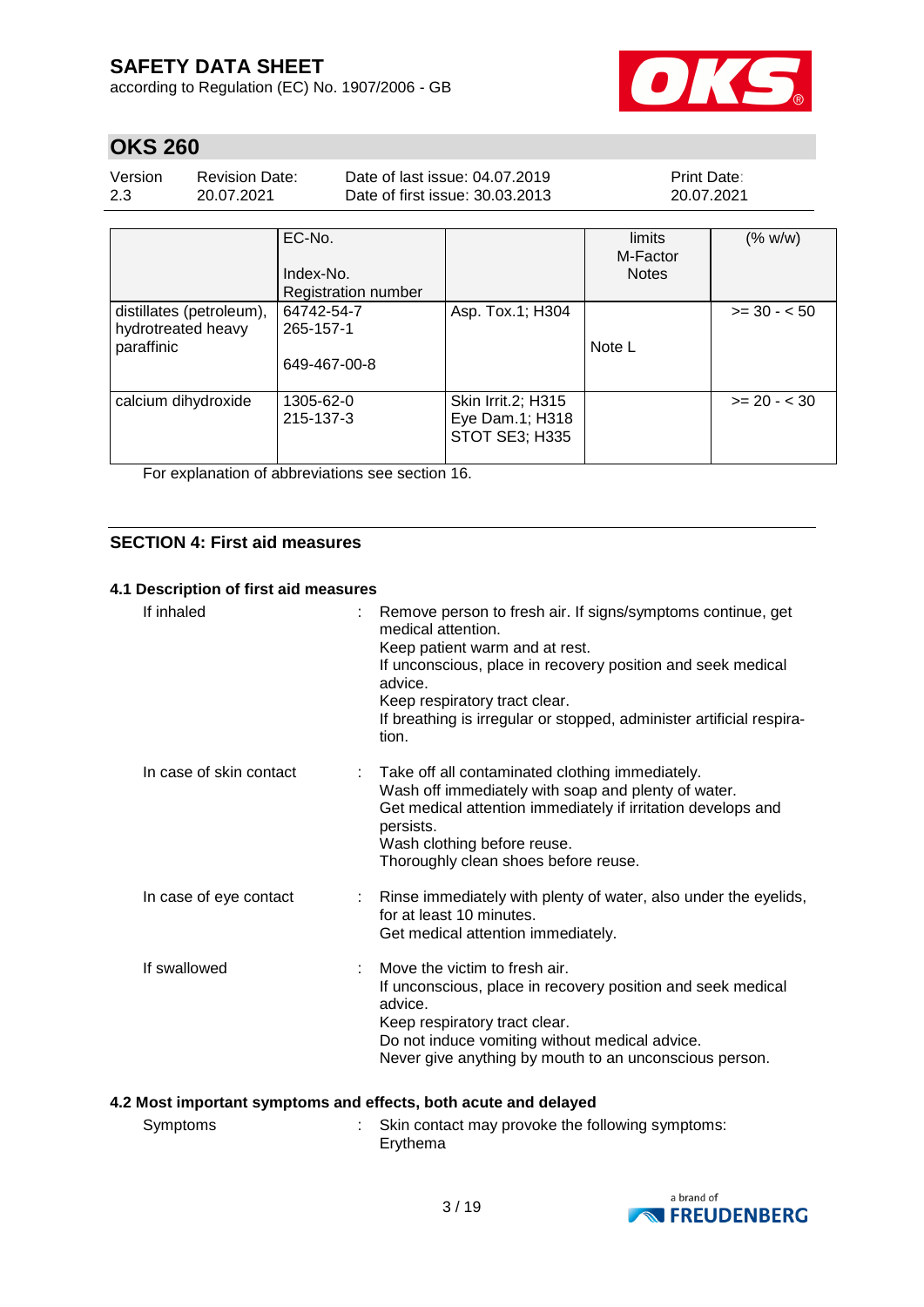according to Regulation (EC) No. 1907/2006 - GB



# **OKS 260**

| Version      | <b>Revision Date:</b> | Date of last issue: 04.07.2019  | <b>Print Date:</b> |
|--------------|-----------------------|---------------------------------|--------------------|
| 2.3          | 20.07.2021            | Date of first issue: 30.03.2013 | 20.07.2021         |
| <b>Risks</b> |                       | : Causes skin irritation.       |                    |

## **4.3 Indication of any immediate medical attention and special treatment needed**

Treatment : Treat symptomatically.

## **SECTION 5: Firefighting measures**

### **5.1 Extinguishing media**

|                                                           | Suitable extinguishing media : Use water spray, alcohol-resistant foam, dry chemical or car-<br>bon dioxide. |
|-----------------------------------------------------------|--------------------------------------------------------------------------------------------------------------|
| Unsuitable extinguishing<br>media                         | : High volume water jet                                                                                      |
| 5.2 Special hazards arising from the substance or mixture |                                                                                                              |
| Hazardous combustion prod- : Carbon oxides<br>ucts        | Sulphur oxides<br>Oxides of phosphorus<br>Metal oxides                                                       |

#### **5.3 Advice for firefighters**

| Special protective equipment :<br>for firefighters |    | In the event of fire, wear self-contained breathing apparatus.<br>Use personal protective equipment. Exposure to decomposi-<br>tion products may be a hazard to health. |
|----------------------------------------------------|----|-------------------------------------------------------------------------------------------------------------------------------------------------------------------------|
| Further information                                | ÷. | Standard procedure for chemical fires.<br>Collect contaminated fire extinguishing water separately. This<br>must not be discharged into drains.                         |

## **SECTION 6: Accidental release measures**

|                      | 6.1 Personal precautions, protective equipment and emergency procedures                                                                                                                                                                                                         |
|----------------------|---------------------------------------------------------------------------------------------------------------------------------------------------------------------------------------------------------------------------------------------------------------------------------|
| Personal precautions | : Evacuate personnel to safe areas.<br>Use the indicated respiratory protection if the occupational<br>exposure limit is exceeded and/or in case of product release<br>(dust).<br>Do not breathe vapours, aerosols.<br>Refer to protective measures listed in sections 7 and 8. |

## **6.2 Environmental precautions**

Environmental precautions : Do not allow contact with soil, surface or ground water. If the product contaminates rivers and lakes or drains inform respective authorities.

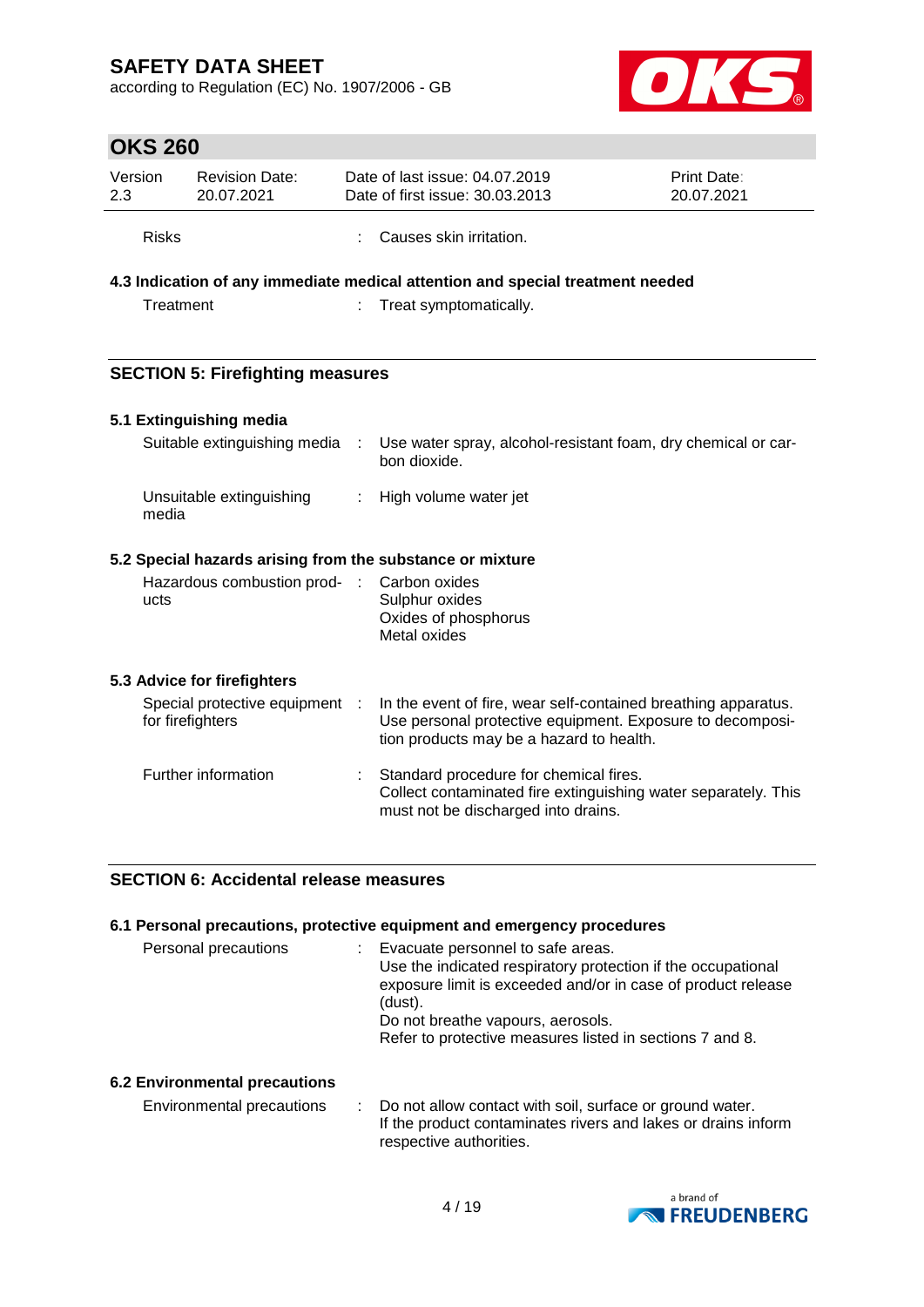according to Regulation (EC) No. 1907/2006 - GB



# **OKS 260**

| Version | <b>Revision Date:</b> | Date of last issue: 04.07.2019  | <b>Print Date:</b> |
|---------|-----------------------|---------------------------------|--------------------|
| 2.3     | 20.07.2021            | Date of first issue: 30.03.2013 | 20.07.2021         |

### **6.3 Methods and material for containment and cleaning up**

Methods for cleaning up : Clean up promptly by sweeping or vacuum. Keep in suitable, closed containers for disposal.

### **6.4 Reference to other sections**

For personal protection see section 8.

### **SECTION 7: Handling and storage**

### **7.1 Precautions for safe handling**

| Advice on safe handling                                          |                            | Do not use in areas without adequate ventilation.<br>In case of insufficient ventilation, wear suitable respiratory<br>equipment.<br>Avoid contact with skin and eyes.<br>For personal protection see section 8.<br>Smoking, eating and drinking should be prohibited in the ap-<br>plication area.<br>Wash hands and face before breaks and immediately after<br>handling the product.<br>Do not get in eyes or mouth or on skin.<br>Do not get on skin or clothing.<br>Do not ingest.<br>Do not repack.<br>These safety instructions also apply to empty packaging which<br>may still contain product residues.<br>Keep container closed when not in use. |
|------------------------------------------------------------------|----------------------------|-------------------------------------------------------------------------------------------------------------------------------------------------------------------------------------------------------------------------------------------------------------------------------------------------------------------------------------------------------------------------------------------------------------------------------------------------------------------------------------------------------------------------------------------------------------------------------------------------------------------------------------------------------------|
| Hygiene measures                                                 |                            | Wash face, hands and any exposed skin thoroughly after<br>handling.                                                                                                                                                                                                                                                                                                                                                                                                                                                                                                                                                                                         |
| 7.2 Conditions for safe storage, including any incompatibilities |                            |                                                                                                                                                                                                                                                                                                                                                                                                                                                                                                                                                                                                                                                             |
| Requirements for storage<br>areas and containers                 | $\mathcal{L}^{\text{max}}$ | Store in original container. Keep container closed when not in<br>use. Keep in a dry, cool and well-ventilated place. Containers<br>which are opened must be carefully resealed and kept upright<br>to prevent leakage. Store in accordance with the particular                                                                                                                                                                                                                                                                                                                                                                                             |

## **7.3 Specific end use(s)**

Specific use(s) : Specific instructions for handling, not required.

national regulations. Keep in properly labelled containers.

## **SECTION 8: Exposure controls/personal protection**

#### **8.1 Control parameters**

#### **Occupational Exposure Limits**

| Components | S-No.<br>CAS- | Value type (Form | Control parameters | Basis |
|------------|---------------|------------------|--------------------|-------|
|            |               |                  |                    |       |
|            |               |                  | a hrand of         |       |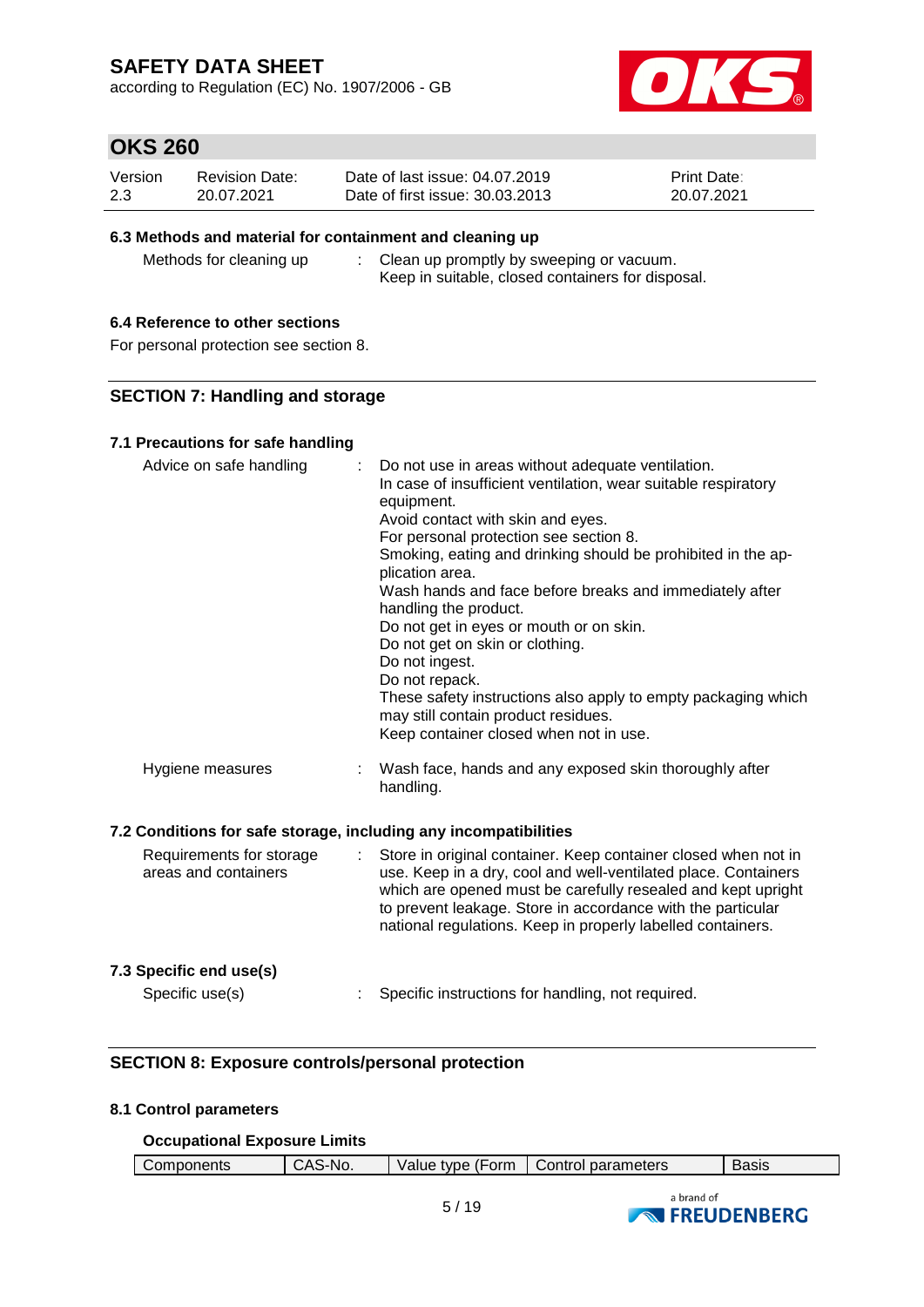according to Regulation (EC) No. 1907/2006 - GB



# **OKS 260**

| Version | <b>Revision Date:</b> | Date of last issue: 04.07.2019  | <b>Print Date:</b> |
|---------|-----------------------|---------------------------------|--------------------|
| 2.3     | 20.07.2021            | Date of first issue: 30.03.2013 | 20.07.2021         |

|                     |            | of exposure)           |                    |                    |
|---------------------|------------|------------------------|--------------------|--------------------|
| calcium dihydrox-   | 1305-62-0  | <b>TWA</b>             | $5 \text{ mg/m}$ 3 | GB EH40            |
| ide                 |            |                        |                    | $(2020-01-01)$     |
|                     |            | <b>TWA (Respirable</b> | 1 $mg/m3$          | 2017/164/EU        |
|                     |            | fraction)              |                    | $(2017 - 02 - 01)$ |
| Further information | Indicative |                        |                    |                    |
|                     |            | STEL (Respira-         | $4$ mg/m $3$       | 2017/164/EU        |
|                     |            | ble fraction)          |                    | $(2017 - 02 - 01)$ |
| Further information | Indicative |                        |                    |                    |
|                     |            | <b>TWA (Respirable</b> | 1 $mg/m3$          | GB EH40            |
|                     |            | fraction)              |                    | (2020-01-01)       |
|                     |            | STEL (Respira-         | $4$ mg/m $3$       | GB EH40            |
|                     |            | ble fraction)          |                    | (2020-01-01)       |

**Derived No Effect Level (DNEL) according to Regulation (EC) No. 1907/2006:**

| Substance name                                                                           | End Use | Exposure routes | Potential health ef-<br>fects | Value              |
|------------------------------------------------------------------------------------------|---------|-----------------|-------------------------------|--------------------|
| calcium dihydroxide                                                                      | Workers | Inhalation      | Long-term local ef-<br>fects  | 1 $mg/m3$          |
|                                                                                          | Workers | Inhalation      | Acute local effects           | $4 \text{ mg/m}$ 3 |
| Distillates (petrole-<br>um), hydrotreated<br>heavy paraffinic;<br>Baseoil - unspecified | Workers | Inhalation      | Long-term local ef-<br>fects  | 5.6 mg/m3          |
| thiodiethylene bis[3-<br>(3,5-di-tert-butyl-4-<br>hydroxy-<br>phenyl)propionate]         | Workers | Inhalation      | Long-term systemic<br>effects | $3$ mg/m $3$       |
|                                                                                          | Workers | Inhalation      | Acute systemic ef-<br>fects   | $3$ mg/m $3$       |
|                                                                                          | Workers | Skin contact    | Long-term systemic<br>effects | $13.8$ mg/kg       |

## **Predicted No Effect Concentration (PNEC) according to Regulation (EC) No. 1907/2006:**

| Substance name                                                                        | <b>Environmental Compartment</b>                          | Value            |
|---------------------------------------------------------------------------------------|-----------------------------------------------------------|------------------|
| calcium dihydroxide                                                                   | Fresh water                                               | $0.49$ mg/l      |
|                                                                                       | Marine water                                              | $0.32$ mg/l      |
|                                                                                       | Intermittent use/release                                  | $0.49$ mg/l      |
|                                                                                       | Microbiological Activity in Sewage Treat-<br>ment Systems | $3 \text{ mg/l}$ |
|                                                                                       | Soil                                                      | 1080 mg/kg       |
| Distillates (petroleum), hy-<br>drotreated heavy paraffinic;<br>Baseoil - unspecified | Oral                                                      | 9.33 mg/kg       |
| thiodiethylene bis[3-(3,5-di-tert-<br>butyl-4-<br>hydroxyphenyl)propionate]           | Sewage treatment plant                                    | 1 $mg/l$         |

### **8.2 Exposure controls**

### **Engineering measures**

Effective exhaust ventilation system

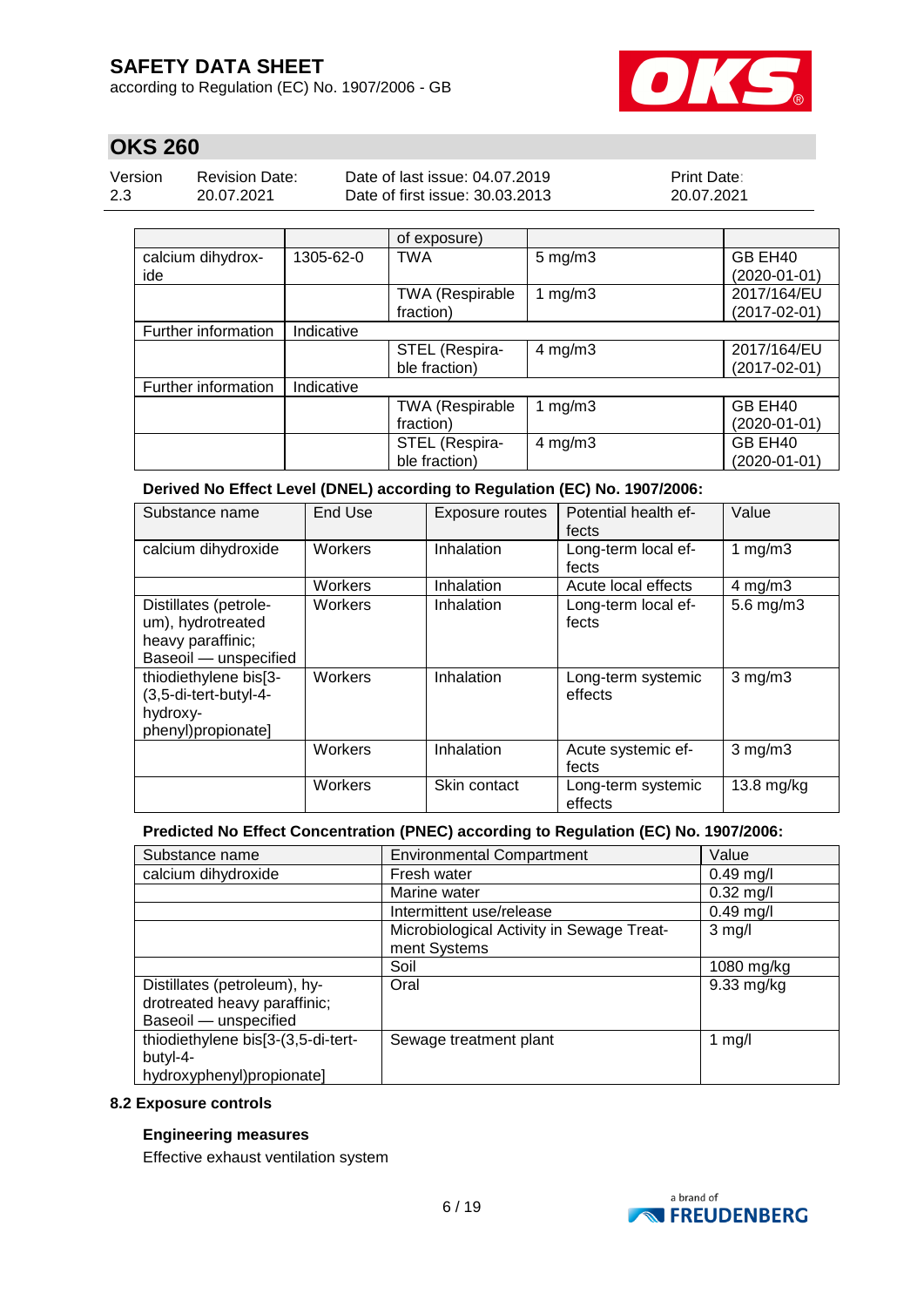according to Regulation (EC) No. 1907/2006 - GB



# **OKS 260**

| Version<br>2.3 |             | <b>Revision Date:</b><br>20.07.2021                                   | Date of last issue: 04.07.2019<br>Date of first issue: 30.03.2013                                                                                                                                                                                                                                                                           | Print Date:<br>20.07.2021 |  |  |
|----------------|-------------|-----------------------------------------------------------------------|---------------------------------------------------------------------------------------------------------------------------------------------------------------------------------------------------------------------------------------------------------------------------------------------------------------------------------------------|---------------------------|--|--|
|                |             | Personal protective equipment                                         |                                                                                                                                                                                                                                                                                                                                             |                           |  |  |
|                |             | Eye protection                                                        | Tightly fitting safety goggles                                                                                                                                                                                                                                                                                                              |                           |  |  |
|                |             | Hand protection<br>Material<br>Break through time<br>Protective index | Fluorinated rubber<br>$> 10$ min<br>Class 1                                                                                                                                                                                                                                                                                                 |                           |  |  |
|                |             | Remarks                                                               | Wear protective gloves. The break through time depends<br>amongst other things on the material, the thickness and the<br>type of glove and therefore has to be measured for each<br>case.<br>The selected protective gloves have to satisfy the specifica-<br>tions of Regulation (EU) 2016/425 and the standard EN 374<br>derived from it. |                           |  |  |
|                |             | Respiratory protection                                                | Not required; except in case of aerosol formation.                                                                                                                                                                                                                                                                                          |                           |  |  |
|                | Filter type |                                                                       | Filter type A-P                                                                                                                                                                                                                                                                                                                             |                           |  |  |
|                |             | Protective measures                                                   | The type of protective equipment must be selected according<br>to the concentration and amount of the dangerous substance<br>at the specific workplace.<br>Choose body protection in relation to its type, to the concen-<br>tration and amount of dangerous substances, and to the spe-<br>cific work-place.                               |                           |  |  |

## **SECTION 9: Physical and chemical properties**

#### **9.1 Information on basic physical and chemical properties**

| Appearance                  | ÷ | paste                                                         |
|-----------------------------|---|---------------------------------------------------------------|
| Colour                      | ÷ | white, beige                                                  |
| Odour                       | ÷ | odourless                                                     |
| <b>Odour Threshold</b>      | ÷ | No data available                                             |
| рH                          | ÷ | Not applicable<br>substance/mixture is non-soluble (in water) |
| Drop point                  | ÷ | 150 °C<br>(1,013 hPa)                                         |
| Boiling point/boiling range | ÷ | No data available                                             |
|                             |   |                                                               |

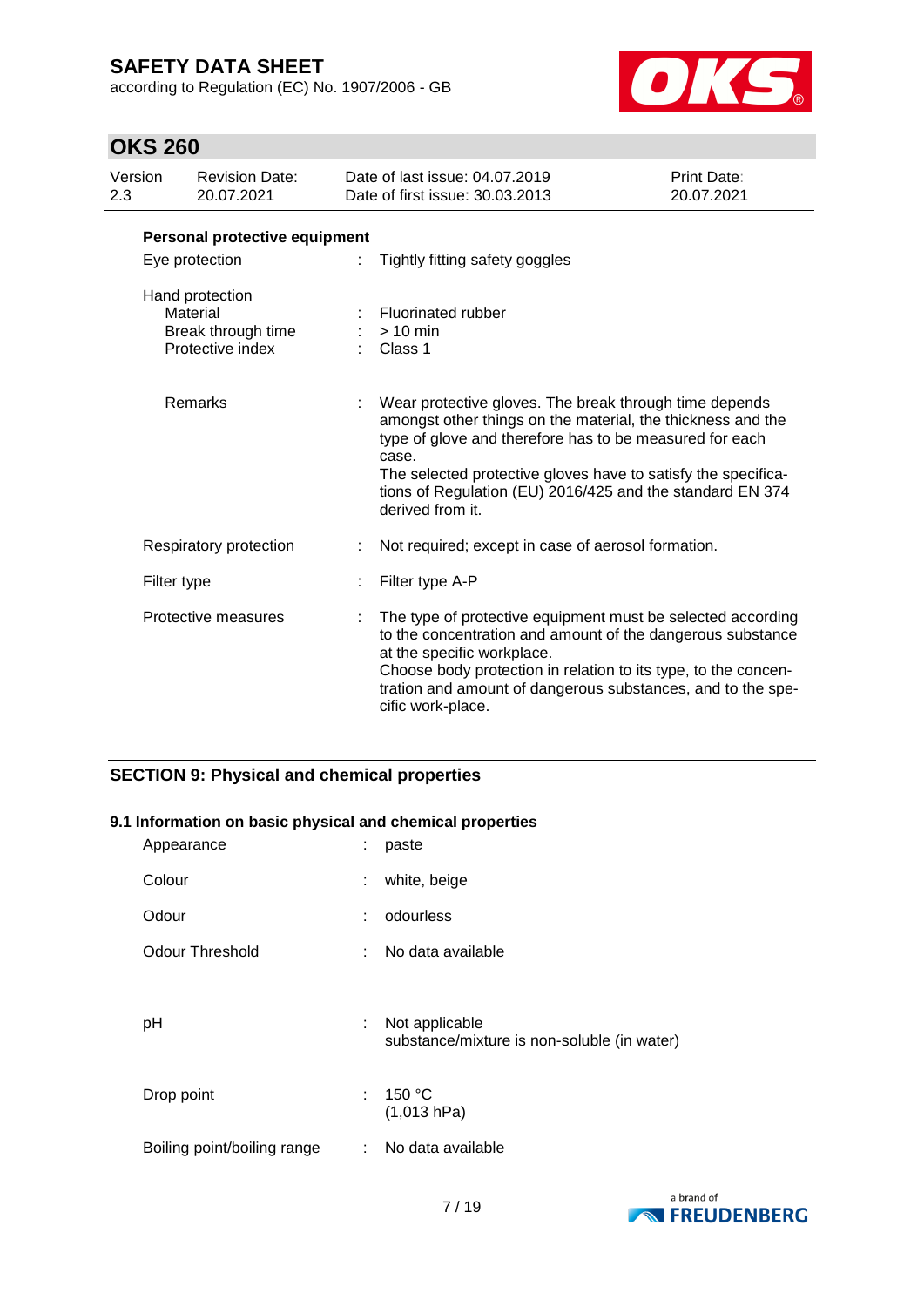according to Regulation (EC) No. 1907/2006 - GB



| Version<br>2.3 |                     | <b>Revision Date:</b><br>20.07.2021                 |                       | Date of last issue: 04.07.2019<br>Date of first issue: 30.03.2013       | Print Date:<br>20.07.2021 |
|----------------|---------------------|-----------------------------------------------------|-----------------------|-------------------------------------------------------------------------|---------------------------|
|                | Flash point         |                                                     | ÷                     | Not applicable                                                          |                           |
|                |                     | Evaporation rate                                    |                       | No data available                                                       |                           |
|                |                     | Flammability (solid, gas)                           |                       | <b>Combustible Solids</b>                                               |                           |
|                |                     | Upper explosion limit / Upper<br>flammability limit | ÷                     | No data available                                                       |                           |
|                |                     | Lower explosion limit / Lower<br>flammability limit | ÷                     | No data available                                                       |                           |
|                |                     | Vapour pressure                                     |                       | < 0.001 hPa (20 $^{\circ}$ C)                                           |                           |
|                |                     | Relative vapour density                             |                       | No data available                                                       |                           |
|                |                     | Relative density                                    | ÷.                    | 1.25 $(20 °C)$<br>Reference substance: Water<br>The value is calculated |                           |
|                | Density             |                                                     | $\mathbb{Z}^{\times}$ | 1.25 g/cm3<br>(20 °C)                                                   |                           |
|                | <b>Bulk density</b> |                                                     |                       | No data available                                                       |                           |
|                | Solubility(ies)     | Water solubility                                    |                       | insoluble                                                               |                           |
|                |                     | Solubility in other solvents                        | $\sim 10$             | No data available                                                       |                           |
|                | octanol/water       | Partition coefficient: n-                           | ÷                     | No data available                                                       |                           |
|                |                     | Auto-ignition temperature                           | ÷.                    | No data available                                                       |                           |
|                |                     | Decomposition temperature                           |                       | No data available                                                       |                           |
|                | Viscosity           | Viscosity, dynamic                                  |                       | No data available                                                       |                           |
|                |                     | Viscosity, kinematic                                | ÷                     | Not applicable                                                          |                           |
|                |                     | <b>Explosive properties</b>                         |                       | Not explosive                                                           |                           |
|                |                     | Oxidizing properties                                |                       | No data available                                                       |                           |
|                |                     | 9.2 Other information<br>Sublimation point          |                       | No data available                                                       |                           |
|                |                     | Metal corrosion rate                                |                       | Not corrosive to metals                                                 |                           |
|                | Self-ignition       |                                                     |                       | not auto-flammable                                                      |                           |
|                |                     |                                                     |                       |                                                                         |                           |

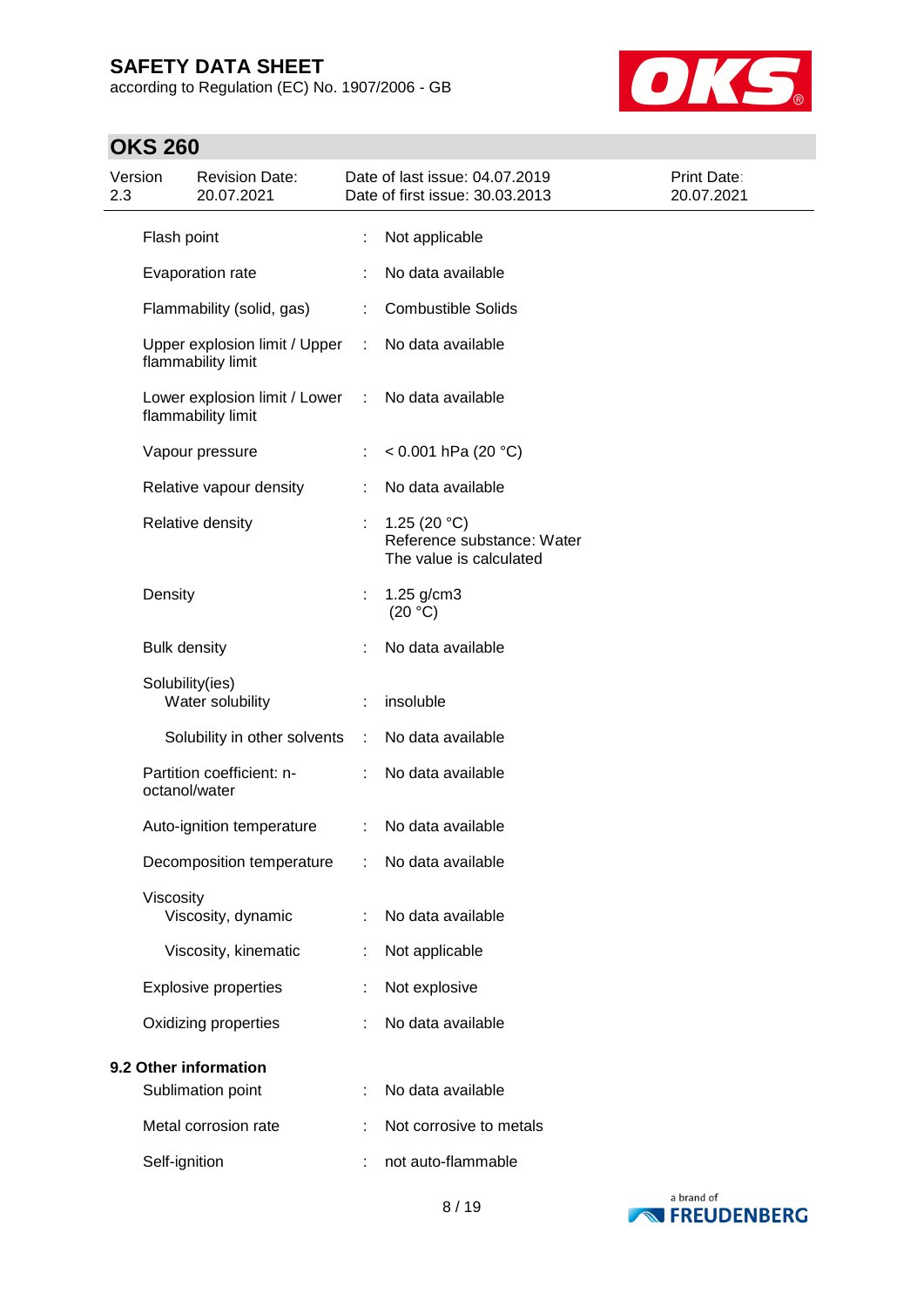according to Regulation (EC) No. 1907/2006 - GB



# **OKS 260**

| Version | Revision Date: | Date of last issue: 04.07.2019  | <b>Print Date:</b> |
|---------|----------------|---------------------------------|--------------------|
| 2.3     | 20.07.2021     | Date of first issue: 30.03.2013 | 20.07.2021         |

## **SECTION 10: Stability and reactivity**

#### **10.1 Reactivity**

No hazards to be specially mentioned.

#### **10.2 Chemical stability**

Stable under normal conditions.

## **10.3 Possibility of hazardous reactions**

| Hazardous reactions |  | No dangerous reaction known under conditions of normal use. |
|---------------------|--|-------------------------------------------------------------|
|---------------------|--|-------------------------------------------------------------|

#### **10.4 Conditions to avoid**

Conditions to avoid : No conditions to be specially mentioned.

#### **10.5 Incompatible materials**

Materials to avoid : No materials to be especially mentioned.

### **10.6 Hazardous decomposition products**

No decomposition if stored and applied as directed.

## **SECTION 11: Toxicological information**

#### **11.1 Information on toxicological effects**

#### **Acute toxicity**

| <b>Product:</b>                                         |                                                                                                      |
|---------------------------------------------------------|------------------------------------------------------------------------------------------------------|
| Acute oral toxicity                                     | : Remarks: This information is not available.                                                        |
| Acute inhalation toxicity                               | $\therefore$ Remarks: Irritating to respiratory system.                                              |
|                                                         | Symptoms: Inhalation may provoke the following symptoms:,<br>Local irritation, Respiratory disorders |
| Acute dermal toxicity                                   | : Symptoms: Redness, Local irritation                                                                |
|                                                         |                                                                                                      |
| <b>Components:</b>                                      |                                                                                                      |
| distillates (petroleum), hydrotreated heavy paraffinic: |                                                                                                      |
| Acute oral toxicity                                     | : LD50 Oral (Rat): $>$ 5,000 mg/kg                                                                   |
| Acute inhalation toxicity                               | : $LC50$ (Rat): Exposure time: 4 h<br>Test atmosphere: dust/mist                                     |

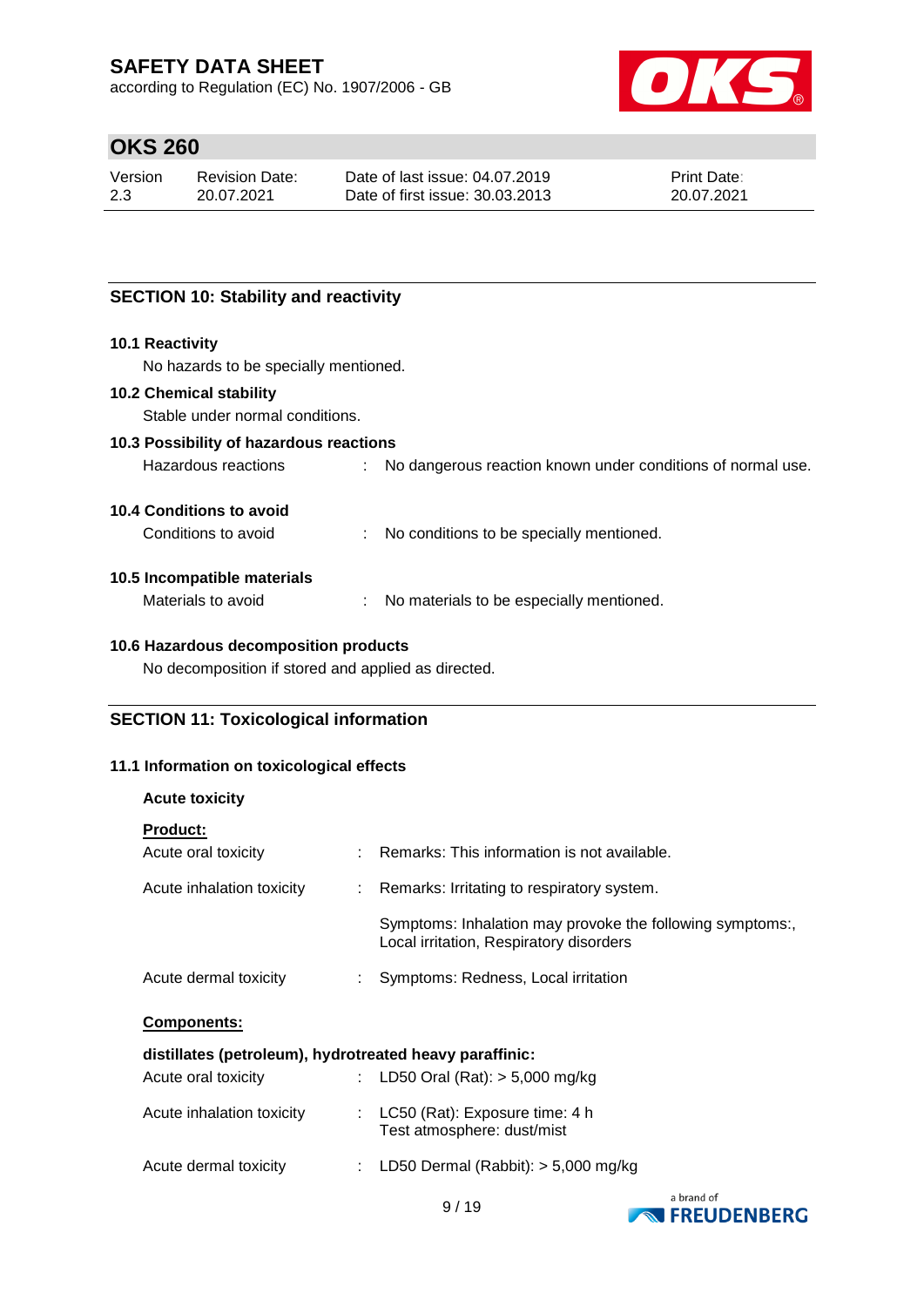according to Regulation (EC) No. 1907/2006 - GB



| Version<br>2.3                 | <b>Revision Date:</b><br>20.07.2021           |   | Date of last issue: 04.07.2019<br>Date of first issue: 30.03.2013                                                                                            | <b>Print Date:</b><br>20.07.2021 |
|--------------------------------|-----------------------------------------------|---|--------------------------------------------------------------------------------------------------------------------------------------------------------------|----------------------------------|
|                                | calcium dihydroxide:<br>Acute oral toxicity   |   | : LD50 (Rat, female): $> 2,000$ mg/kg<br>Method: OECD Test Guideline 425<br>GLP: yes<br>Assessment: The substance or mixture has no acute oral tox-<br>icity |                                  |
|                                | Acute inhalation toxicity                     |   | LC50 (Rat, male and female): $> 6.04$ mg/l<br>Exposure time: 4 h<br>Test atmosphere: dust/mist<br>Method: OECD Test Guideline 436<br>GLP: yes                |                                  |
|                                | Acute dermal toxicity                         |   | : LD50 (Rabbit, male and female): $> 2,500$ mg/kg<br>Method: OECD Test Guideline 402<br>Assessment: The substance or mixture has no acute dermal<br>toxicity |                                  |
|                                | <b>Skin corrosion/irritation</b>              |   |                                                                                                                                                              |                                  |
|                                | Product:<br>Remarks                           | ÷ | Irritating to skin.                                                                                                                                          |                                  |
|                                | Components:                                   |   |                                                                                                                                                              |                                  |
| Method<br>Result<br><b>GLP</b> | calcium dihydroxide:<br>Species<br>Assessment |   | human skin<br>Irritating to skin.<br><b>OECD Test Guideline 431</b><br>Irritating to skin.<br>yes                                                            |                                  |
| Method<br>Result<br><b>GLP</b> | Species<br>Assessment                         |   | Rabbit<br>Irritating to skin.<br>OECD Test Guideline 404<br>Irritating to skin.<br>yes                                                                       |                                  |
|                                | Serious eye damage/eye irritation             |   |                                                                                                                                                              |                                  |
|                                | Product:<br>Remarks                           |   | Risk of serious damage to eyes.                                                                                                                              |                                  |
|                                | Components:                                   |   |                                                                                                                                                              |                                  |
|                                | calcium dihydroxide:                          |   |                                                                                                                                                              |                                  |
| Method                         | Species<br>Assessment                         |   | Rabbit<br>Risk of serious damage to eyes.<br><b>OECD Test Guideline 405</b>                                                                                  |                                  |

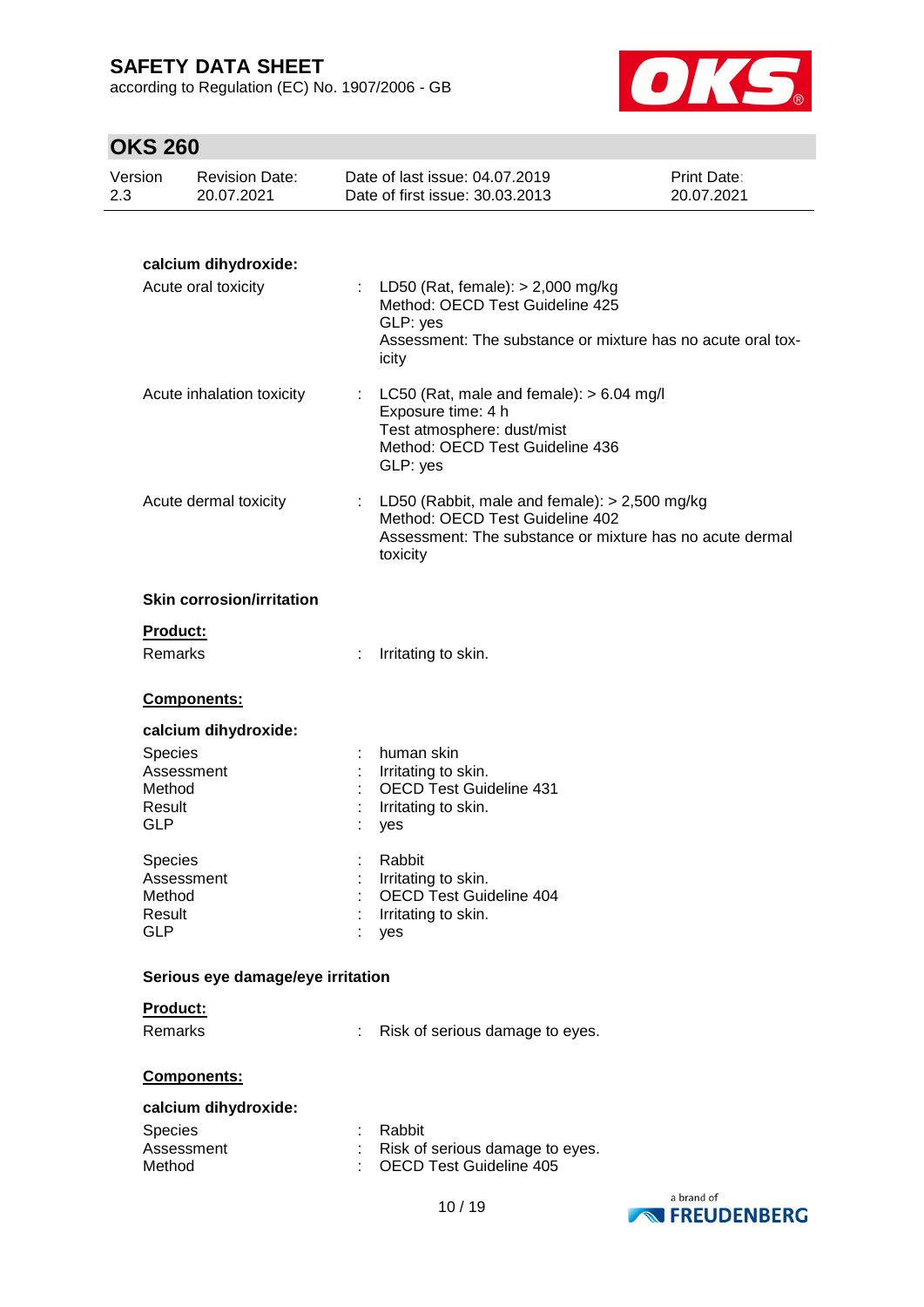according to Regulation (EC) No. 1907/2006 - GB



| Version<br>2.3 |                             | <b>Revision Date:</b><br>20.07.2021 |    | Date of last issue: 04.07.2019<br>Date of first issue: 30.03.2013                                                        | <b>Print Date:</b><br>20.07.2021 |
|----------------|-----------------------------|-------------------------------------|----|--------------------------------------------------------------------------------------------------------------------------|----------------------------------|
|                | Result<br><b>GLP</b>        |                                     |    | Risk of serious damage to eyes.<br>yes                                                                                   |                                  |
|                |                             | Respiratory or skin sensitisation   |    |                                                                                                                          |                                  |
|                | Product:                    |                                     |    |                                                                                                                          |                                  |
|                | <b>Remarks</b>              |                                     | ÷. | This information is not available.                                                                                       |                                  |
|                |                             | Components:                         |    |                                                                                                                          |                                  |
|                |                             | calcium dihydroxide:                |    |                                                                                                                          |                                  |
|                | <b>Test Type</b><br>Species |                                     |    | Local lymph node assay (LLNA)<br>Mouse                                                                                   |                                  |
|                | Assessment                  |                                     |    | Does not cause skin sensitisation.                                                                                       |                                  |
|                | Method<br>Result            |                                     |    | <b>OECD Test Guideline 429</b><br>Does not cause skin sensitisation.                                                     |                                  |
|                | <b>GLP</b>                  |                                     |    | yes                                                                                                                      |                                  |
|                |                             |                                     |    |                                                                                                                          |                                  |
|                |                             | <b>Germ cell mutagenicity</b>       |    |                                                                                                                          |                                  |
|                | <b>Product:</b>             |                                     |    | : Remarks: No data available                                                                                             |                                  |
|                |                             | Genotoxicity in vitro               |    |                                                                                                                          |                                  |
|                |                             | Genotoxicity in vivo                | t. | Remarks: No data available                                                                                               |                                  |
|                |                             | Components:                         |    |                                                                                                                          |                                  |
|                |                             | calcium dihydroxide:                |    |                                                                                                                          |                                  |
|                |                             | Genotoxicity in vitro               |    | Test Type: Ames test<br>Method: OECD Test Guideline 471<br>Result: negative<br>GLP: yes                                  |                                  |
|                |                             |                                     |    | Test Type: Chromosome aberration test in vitro<br>Method: OECD Test Guideline 473<br>Result: negative<br>GLP: yes        |                                  |
|                |                             |                                     |    | Test Type: In vitro mammalian cell gene mutation test<br>Method: OECD Test Guideline 476<br>Result: negative<br>GLP: yes |                                  |
|                |                             | Carcinogenicity                     |    |                                                                                                                          |                                  |
|                | Product:                    |                                     |    |                                                                                                                          |                                  |
|                | <b>Remarks</b>              |                                     | ÷  | No data available                                                                                                        |                                  |

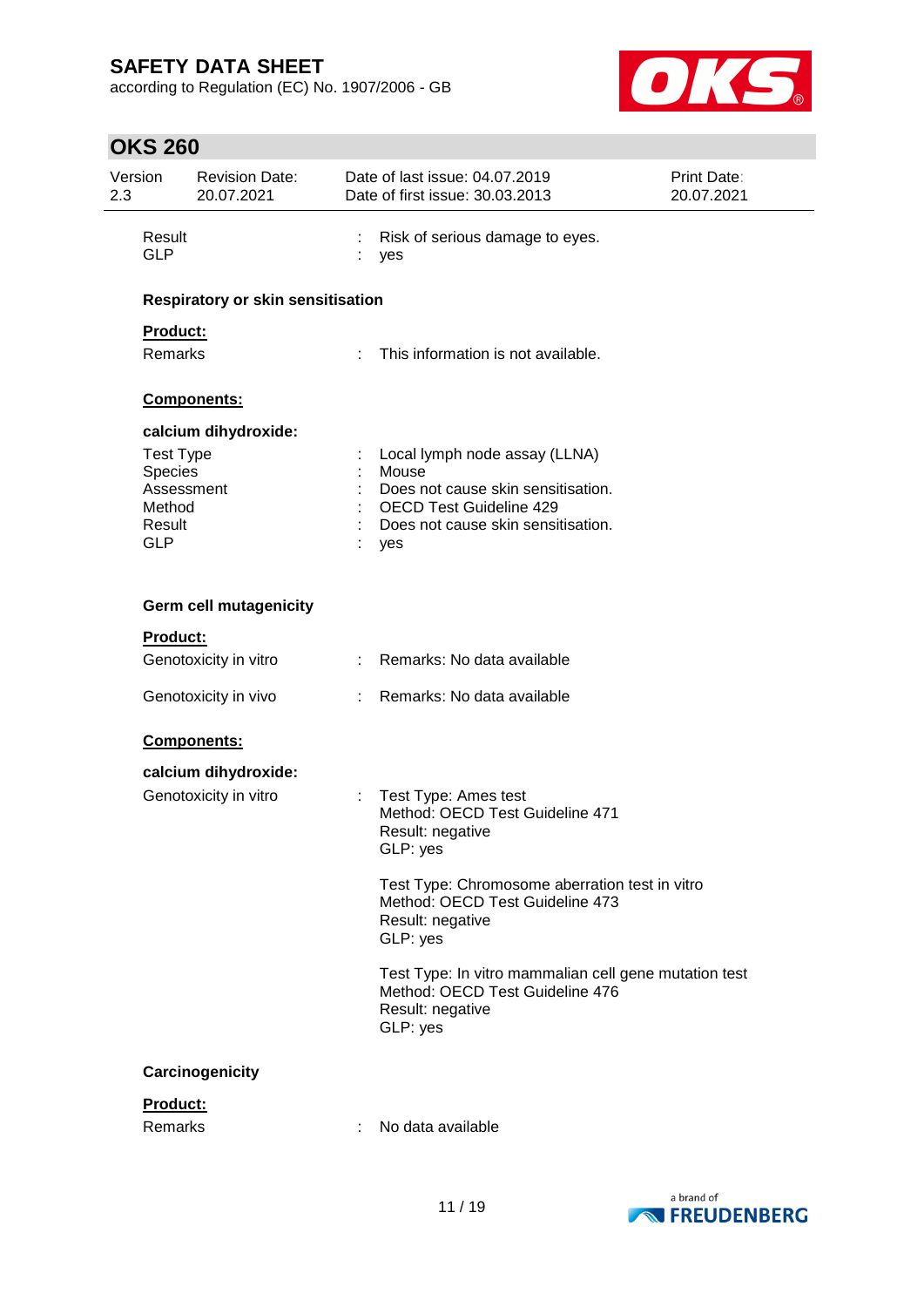according to Regulation (EC) No. 1907/2006 - GB



# **OKS 260**

| <b>Reproductive toxicity</b>       | distillates (petroleum), hydrotreated heavy paraffinic:<br>Carcinogenicity - Assess- : Not classifiable as a human carcinogen.<br>Carcinogenicity - Assess- : No evidence of carcinogenicity in animal studies. |                                                         |
|------------------------------------|-----------------------------------------------------------------------------------------------------------------------------------------------------------------------------------------------------------------|---------------------------------------------------------|
|                                    |                                                                                                                                                                                                                 |                                                         |
|                                    |                                                                                                                                                                                                                 |                                                         |
|                                    |                                                                                                                                                                                                                 |                                                         |
|                                    |                                                                                                                                                                                                                 |                                                         |
|                                    |                                                                                                                                                                                                                 |                                                         |
|                                    |                                                                                                                                                                                                                 |                                                         |
|                                    |                                                                                                                                                                                                                 |                                                         |
|                                    | Remarks: No data available                                                                                                                                                                                      |                                                         |
| Effects on foetal develop-         | : Remarks: No data available                                                                                                                                                                                    |                                                         |
|                                    |                                                                                                                                                                                                                 |                                                         |
|                                    |                                                                                                                                                                                                                 |                                                         |
| Reproductive toxicity - As-        | : No toxicity to reproduction<br>No effects on or via lactation                                                                                                                                                 |                                                         |
| <b>STOT - single exposure</b>      |                                                                                                                                                                                                                 |                                                         |
|                                    |                                                                                                                                                                                                                 |                                                         |
|                                    |                                                                                                                                                                                                                 |                                                         |
|                                    | May cause respiratory irritation.                                                                                                                                                                               |                                                         |
| <b>Repeated dose toxicity</b>      |                                                                                                                                                                                                                 |                                                         |
|                                    |                                                                                                                                                                                                                 |                                                         |
|                                    | This information is not available.                                                                                                                                                                              |                                                         |
|                                    |                                                                                                                                                                                                                 |                                                         |
|                                    |                                                                                                                                                                                                                 |                                                         |
| This information is not available. |                                                                                                                                                                                                                 |                                                         |
|                                    |                                                                                                                                                                                                                 |                                                         |
|                                    |                                                                                                                                                                                                                 | distillates (petroleum), hydrotreated heavy paraffinic: |

May be harmful if swallowed and enters airways.

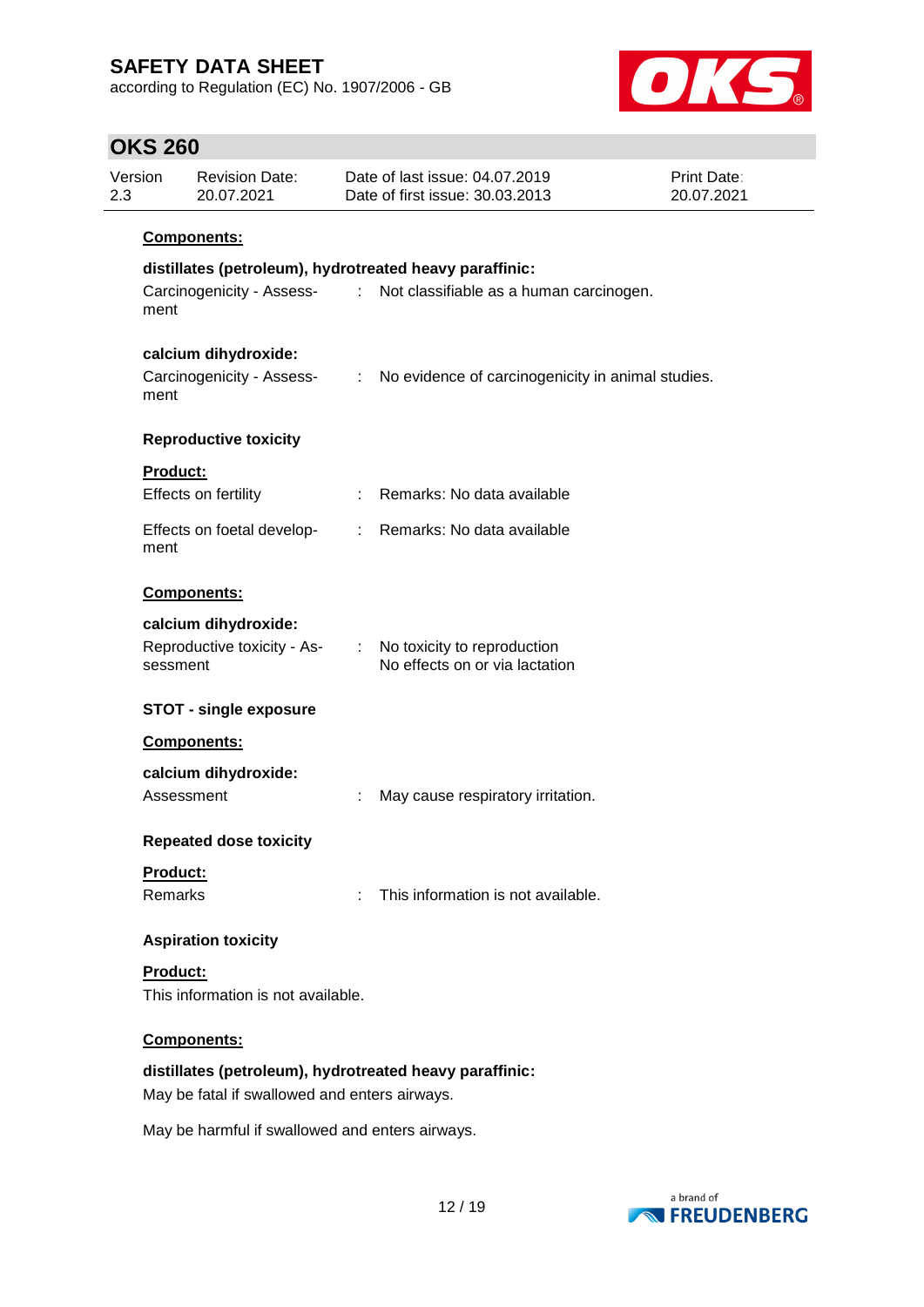according to Regulation (EC) No. 1907/2006 - GB



# **OKS 260**

| Version<br>2.3  | <b>Revision Date:</b><br>20.07.2021 | Date of last issue: 04.07.2019<br>Date of first issue: 30.03.2013                               | <b>Print Date:</b><br>20.07.2021 |
|-----------------|-------------------------------------|-------------------------------------------------------------------------------------------------|----------------------------------|
|                 | <b>Further information</b>          |                                                                                                 |                                  |
| <b>Product:</b> |                                     |                                                                                                 |                                  |
| Remarks         |                                     | Ingestion causes irritation of upper respiratory system and<br>gastrointestinal disturbance.    |                                  |
|                 | <b>Components:</b>                  |                                                                                                 |                                  |
|                 |                                     | distillates (petroleum), hydrotreated heavy paraffinic:                                         |                                  |
| <b>Remarks</b>  |                                     | Information given is based on data on the components and<br>the toxicology of similar products. |                                  |

## **SECTION 12: Ecological information**

### **12.1 Toxicity**

| <b>Product:</b>                                                                     |    |                                                                                                                                                          |
|-------------------------------------------------------------------------------------|----|----------------------------------------------------------------------------------------------------------------------------------------------------------|
| Toxicity to fish                                                                    | ÷. | Remarks: Harmful to aquatic organisms, may cause long-term<br>adverse effects in the aquatic environment.                                                |
| Toxicity to daphnia and other : Remarks: No data available<br>aquatic invertebrates |    |                                                                                                                                                          |
| Toxicity to algae/aquatic<br>plants                                                 | t. | Remarks: No data available                                                                                                                               |
| Toxicity to microorganisms                                                          |    | Remarks: No data available                                                                                                                               |
| Components:                                                                         |    |                                                                                                                                                          |
| calcium dihydroxide:                                                                |    |                                                                                                                                                          |
| Toxicity to fish                                                                    | ÷  | LC50 (Oncorhynchus mykiss (rainbow trout)): 50.6 mg/l<br>Exposure time: 96 h<br>Test Type: static test<br>Method: OECD Test Guideline 203<br>GLP: yes    |
| Toxicity to daphnia and other :<br>aquatic invertebrates                            |    | EC50 (Daphnia magna (Water flea)): 49.1 mg/l<br>Exposure time: 48 h<br>Test Type: static test<br>Method: OECD Test Guideline 202<br>GLP: yes             |
| Toxicity to algae/aquatic<br>plants                                                 |    | EC50 (Pseudokirchneriella subcapitata (green algae)): 184.57<br>mg/l<br>Exposure time: 72 h<br>Test Type: static test<br>Method: OECD Test Guideline 201 |

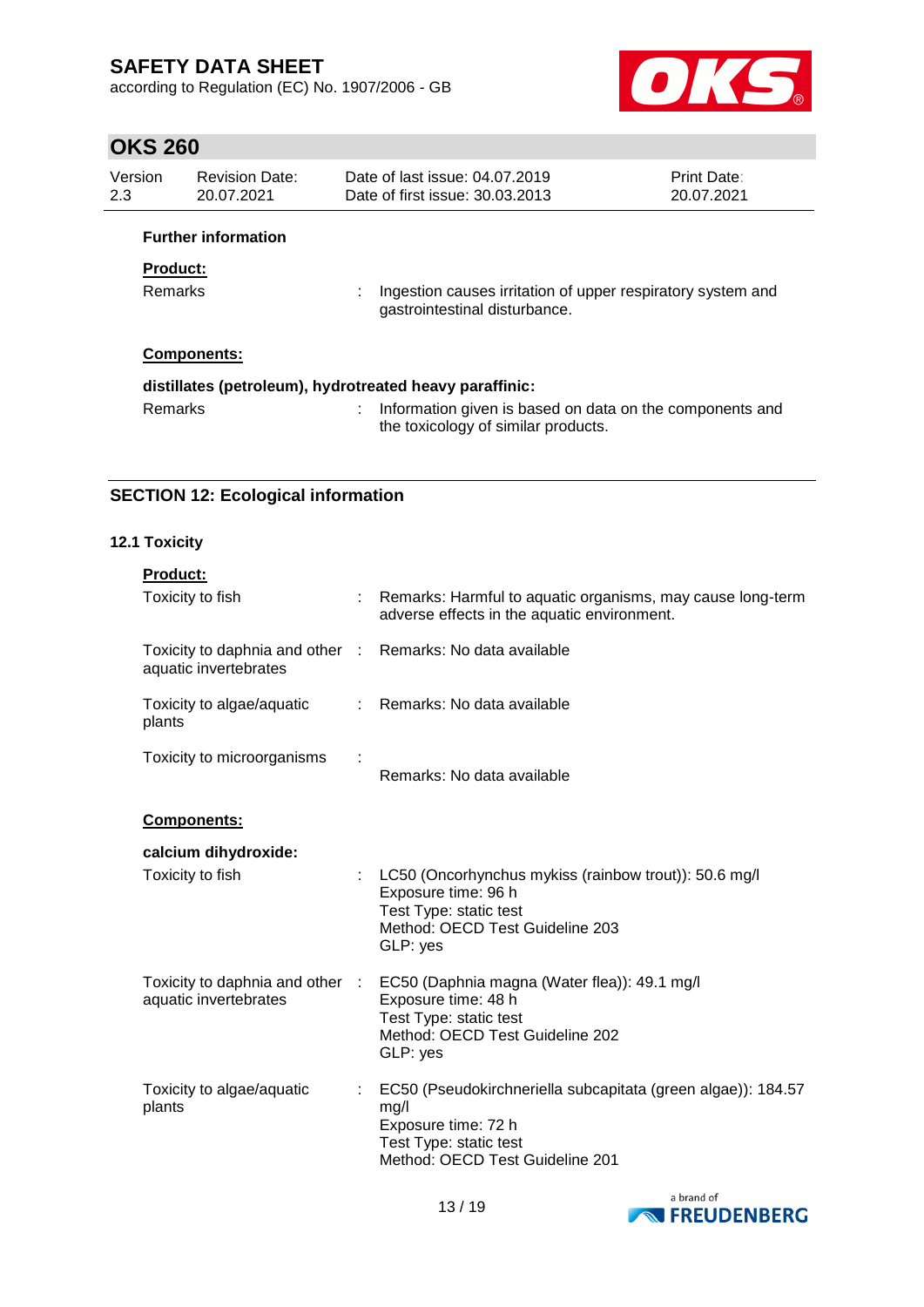according to Regulation (EC) No. 1907/2006 - GB



| Version<br>2.3                          |                 | <b>Revision Date:</b><br>20.07.2021                            |   | Date of last issue: 04.07.2019<br>Date of first issue: 30.03.2013   |                                                                                                                                                                                                                         | Print Date:<br>20.07.2021 |
|-----------------------------------------|-----------------|----------------------------------------------------------------|---|---------------------------------------------------------------------|-------------------------------------------------------------------------------------------------------------------------------------------------------------------------------------------------------------------------|---------------------------|
|                                         |                 |                                                                |   | GLP: yes                                                            |                                                                                                                                                                                                                         |                           |
|                                         |                 |                                                                |   |                                                                     |                                                                                                                                                                                                                         |                           |
|                                         | ic toxicity)    | Toxicity to daphnia and other<br>aquatic invertebrates (Chron- |   | NOEC: 32 mg/l<br>Exposure time: 14 d<br>Test Type: semi-static test | Species: Crangon crangon (shrimp)                                                                                                                                                                                       |                           |
|                                         |                 | 12.2 Persistence and degradability                             |   |                                                                     |                                                                                                                                                                                                                         |                           |
|                                         | <b>Product:</b> |                                                                |   |                                                                     |                                                                                                                                                                                                                         |                           |
|                                         |                 | Biodegradability                                               |   | Remarks: No data available                                          |                                                                                                                                                                                                                         |                           |
|                                         | ity             | Physico-chemical removabil- :                                  |   | Remarks: No data available                                          |                                                                                                                                                                                                                         |                           |
|                                         |                 | Components:                                                    |   |                                                                     |                                                                                                                                                                                                                         |                           |
|                                         |                 | calcium dihydroxide:                                           |   |                                                                     |                                                                                                                                                                                                                         |                           |
|                                         |                 | Biodegradability                                               |   |                                                                     | Remarks: The methods for determining the biological degra-<br>dability are not applicable to inorganic substances.                                                                                                      |                           |
|                                         |                 | 12.3 Bioaccumulative potential                                 |   |                                                                     |                                                                                                                                                                                                                         |                           |
|                                         | <b>Product:</b> |                                                                |   |                                                                     |                                                                                                                                                                                                                         |                           |
|                                         |                 | <b>Bioaccumulation</b>                                         |   |                                                                     | Remarks: This mixture contains no substance considered to<br>be persistent, bioaccumulating and toxic (PBT).<br>This mixture contains no substance considered to be very<br>persistent and very bioaccumulating (vPvB). |                           |
|                                         |                 | 12.4 Mobility in soil                                          |   |                                                                     |                                                                                                                                                                                                                         |                           |
|                                         | <b>Product:</b> |                                                                |   |                                                                     |                                                                                                                                                                                                                         |                           |
|                                         | Mobility        |                                                                |   | Remarks: No data available                                          |                                                                                                                                                                                                                         |                           |
|                                         |                 | Distribution among environ-<br>mental compartments             | ÷ | Remarks: No data available                                          |                                                                                                                                                                                                                         |                           |
| 12.5 Results of PBT and vPvB assessment |                 |                                                                |   |                                                                     |                                                                                                                                                                                                                         |                           |
|                                         | Product:        |                                                                |   |                                                                     |                                                                                                                                                                                                                         |                           |
|                                         | Assessment      |                                                                |   | 0.1% or higher                                                      | This substance/mixture contains no components considered<br>to be either persistent, bioaccumulative and toxic (PBT), or<br>very persistent and very bioaccumulative (vPvB) at levels of                                |                           |
|                                         |                 | 12.6 Other adverse effects                                     |   |                                                                     |                                                                                                                                                                                                                         |                           |
|                                         | Product:        |                                                                |   |                                                                     |                                                                                                                                                                                                                         |                           |
|                                         |                 | Endocrine disrupting poten-                                    |   |                                                                     | The substance/mixture does not contain components consid-                                                                                                                                                               |                           |

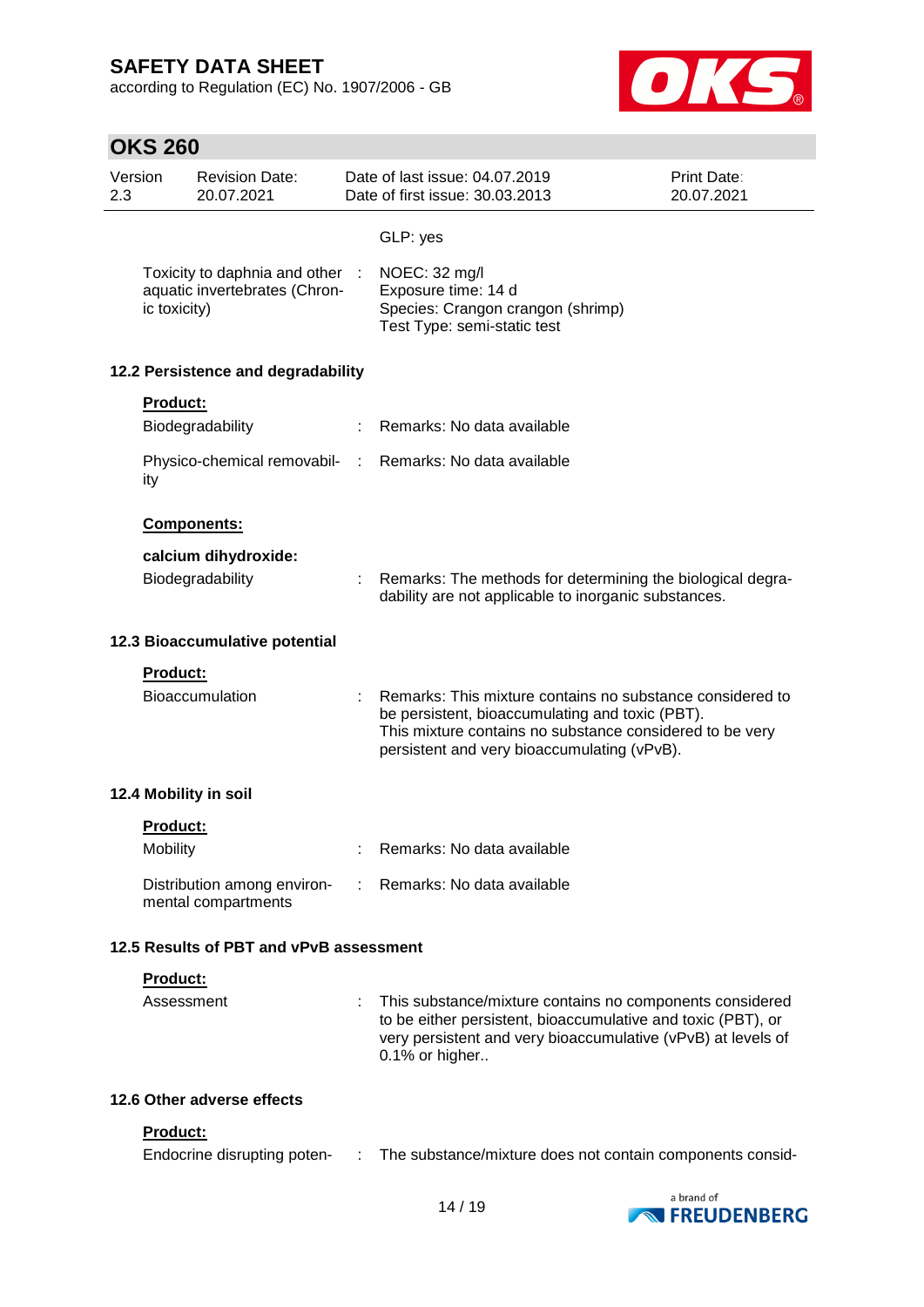according to Regulation (EC) No. 1907/2006 - GB



## **OKS 260**

| Version<br>2.3 | <b>Revision Date:</b><br>20.07.2021 | Date of last issue: 04.07.2019<br>Date of first issue: 30.03.2013                                                                                                                                            | <b>Print Date:</b><br>20.07.2021 |
|----------------|-------------------------------------|--------------------------------------------------------------------------------------------------------------------------------------------------------------------------------------------------------------|----------------------------------|
| tial           |                                     | ered to have endocrine disrupting properties according to<br>REACH Article 57(f) or Commission Delegated regulation<br>(EU) 2017/2100 or Commission Regulation (EU) 2018/605 at<br>levels of 0.1% or higher. |                                  |
| mation         | Additional ecological infor-        | : Harmful to aquatic life with long lasting effects.                                                                                                                                                         |                                  |

## **SECTION 13: Disposal considerations**

| 13.1 Waste treatment methods |                                                                                                                                                                                                                    |
|------------------------------|--------------------------------------------------------------------------------------------------------------------------------------------------------------------------------------------------------------------|
| Product<br>÷.                | The product should not be allowed to enter drains, water<br>courses or the soil.<br>Do not dispose of with domestic refuse.<br>Dispose of as hazardous waste in compliance with local and<br>national regulations. |
|                              | Waste codes should be assigned by the user based on the<br>application for which the product was used.                                                                                                             |
| Contaminated packaging       | Packaging that is not properly emptied must be disposed of as<br>the unused product.<br>Dispose of waste product or used containers according to<br>local regulations.                                             |
|                              | The following Waste Codes are only suggestions:                                                                                                                                                                    |
| Waste Code                   | used product, unused product<br>12 01 12*, spent waxes and fats                                                                                                                                                    |
|                              | uncleaned packagings<br>15 01 10, packaging containing residues of or contaminated<br>by hazardous substances                                                                                                      |

## **SECTION 14: Transport information**

# **14.1 UN number ADR** : Not regulated as a dangerous good **RID** : Not regulated as a dangerous good **IMDG** : Not regulated as a dangerous good **IATA** : Not regulated as a dangerous good **14.2 UN proper shipping name ADR** : Not regulated as a dangerous good

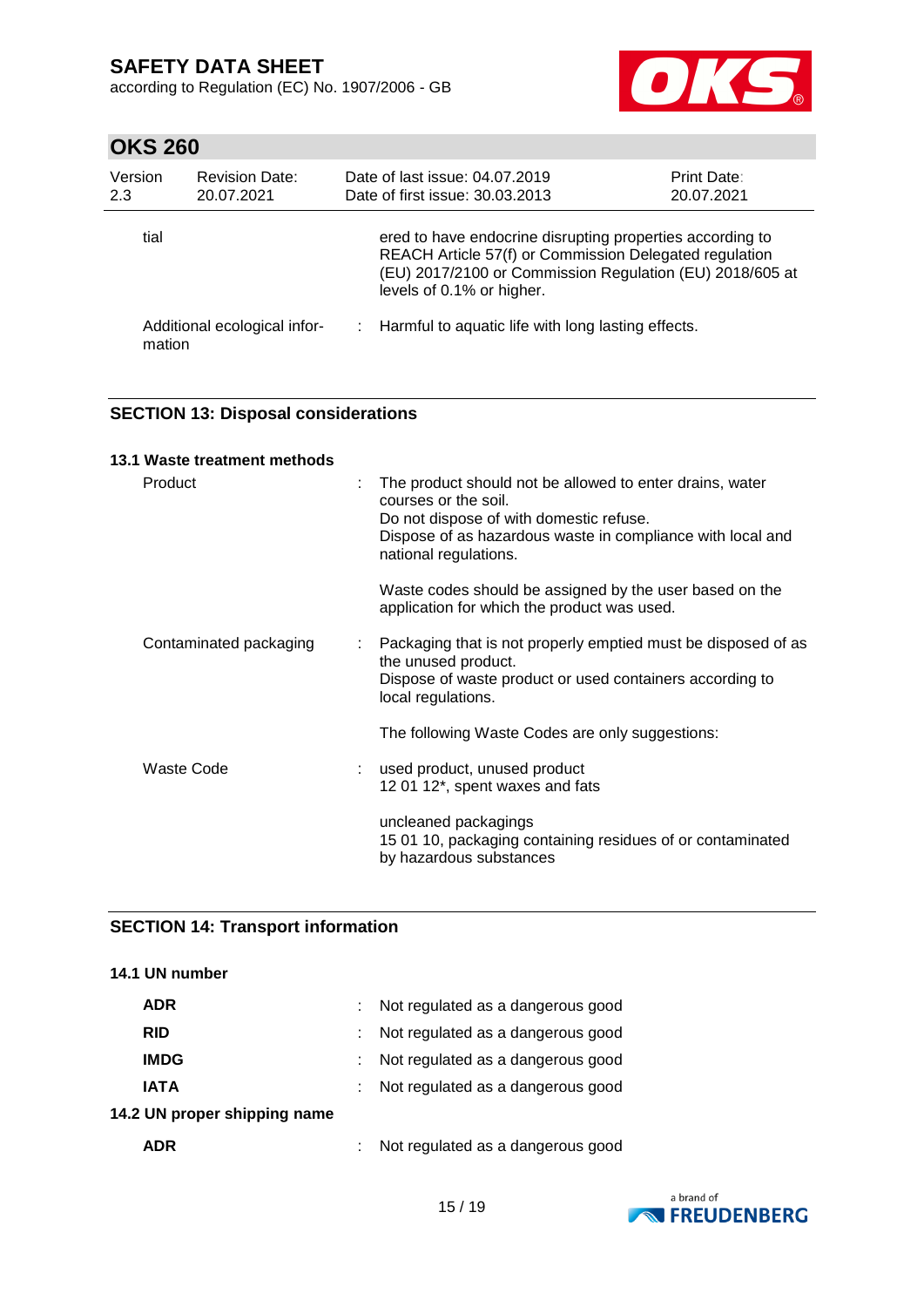according to Regulation (EC) No. 1907/2006 - GB



# **OKS 260**

| Version<br>2.3 | <b>Revision Date:</b><br>20.07.2021 |   | Date of last issue: 04.07.2019<br>Date of first issue: 30.03.2013       | <b>Print Date:</b><br>20.07.2021 |
|----------------|-------------------------------------|---|-------------------------------------------------------------------------|----------------------------------|
|                |                                     |   |                                                                         |                                  |
| <b>RID</b>     |                                     |   | Not regulated as a dangerous good                                       |                                  |
| <b>IMDG</b>    |                                     |   | Not regulated as a dangerous good                                       |                                  |
| <b>IATA</b>    |                                     |   | Not regulated as a dangerous good                                       |                                  |
|                | 14.3 Transport hazard class(es)     |   |                                                                         |                                  |
| <b>ADR</b>     |                                     | ÷ | Not regulated as a dangerous good                                       |                                  |
| <b>RID</b>     |                                     |   | Not regulated as a dangerous good                                       |                                  |
| <b>IMDG</b>    |                                     |   | Not regulated as a dangerous good                                       |                                  |
| <b>IATA</b>    |                                     |   | Not regulated as a dangerous good                                       |                                  |
|                | 14.4 Packing group                  |   |                                                                         |                                  |
| <b>ADR</b>     |                                     | t | Not regulated as a dangerous good                                       |                                  |
| <b>RID</b>     |                                     |   | Not regulated as a dangerous good                                       |                                  |
| <b>IMDG</b>    |                                     |   | Not regulated as a dangerous good                                       |                                  |
|                | <b>IATA (Cargo)</b>                 | ÷ | Not regulated as a dangerous good                                       |                                  |
|                | <b>IATA (Passenger)</b>             |   | Not regulated as a dangerous good                                       |                                  |
|                | <b>14.5 Environmental hazards</b>   |   |                                                                         |                                  |
| <b>ADR</b>     |                                     |   | Not regulated as a dangerous good                                       |                                  |
| <b>RID</b>     |                                     |   | Not regulated as a dangerous good                                       |                                  |
| <b>IMDG</b>    |                                     |   | Not regulated as a dangerous good                                       |                                  |
|                | <b>IATA (Passenger)</b>             |   | Not regulated as a dangerous good                                       |                                  |
|                | <b>IATA (Cargo)</b>                 |   | Not regulated as a dangerous good                                       |                                  |
|                | 14.6 Special precautions for user   |   |                                                                         |                                  |
|                | Not applicable                      |   |                                                                         |                                  |
|                |                                     |   | 14.7 Transport in bulk according to Annex II of Marpol and the IBC Code |                                  |
|                | <b>Remarks</b>                      |   | Not applicable for product as supplied.                                 |                                  |
|                |                                     |   |                                                                         |                                  |

## **SECTION 15: Regulatory information**

#### **15.1 Safety, health and environmental regulations/legislation specific for the substance or mixture**

| REACH - Candidate List of Substances of Very High<br>Concern for Authorisation (Article 59). | : This product does not contain sub-<br>stances of very high concern (Regu-<br>lation (EC) No 1907/2006 (REACH),<br>Article 57). |
|----------------------------------------------------------------------------------------------|----------------------------------------------------------------------------------------------------------------------------------|
| REACH - List of substances subject to authorisation<br>(Annex XIV)                           | Not applicable                                                                                                                   |
| Regulation (EC) No 1005/2009 on substances that de-<br>plete the ozone layer                 | Not applicable                                                                                                                   |

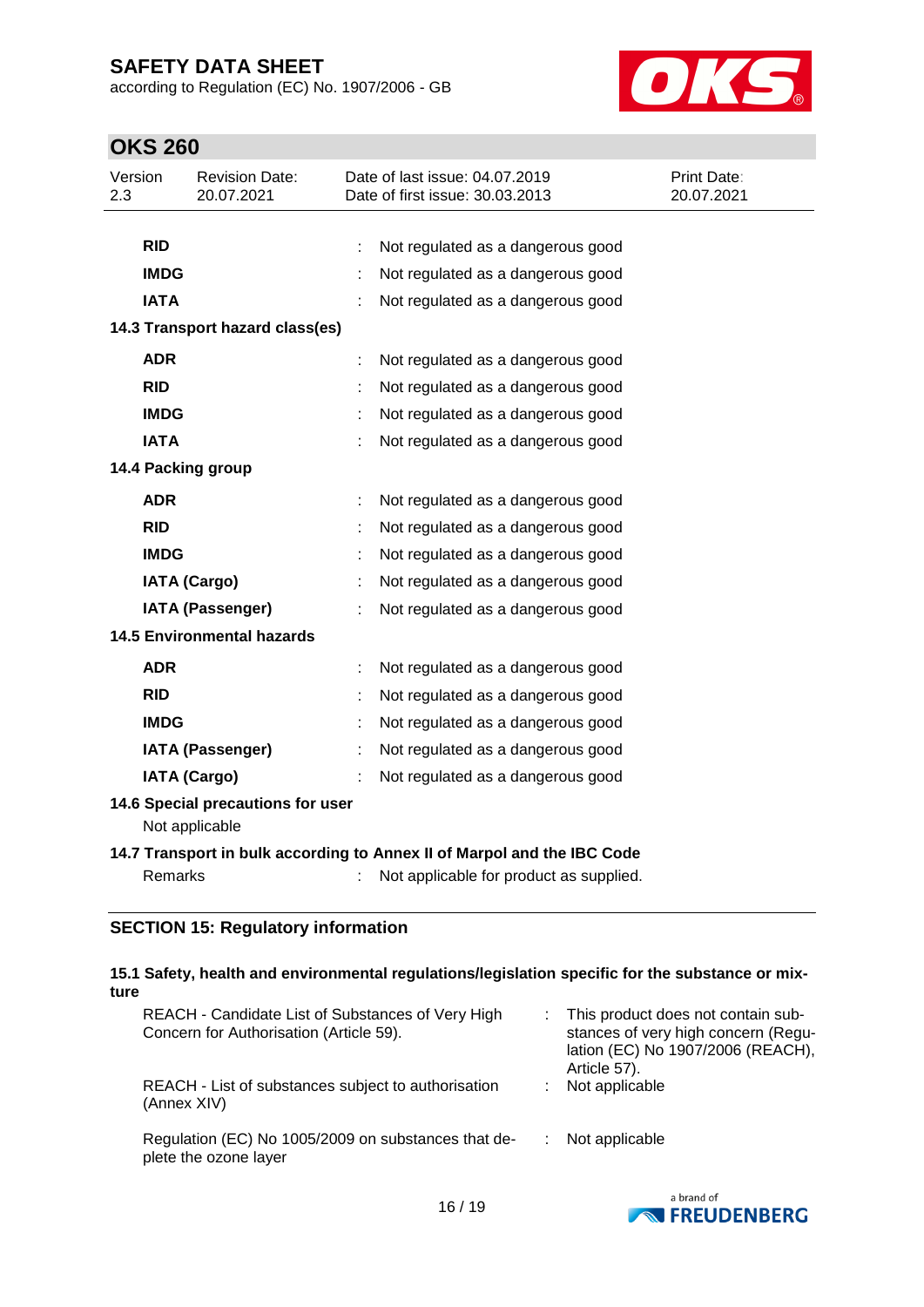according to Regulation (EC) No. 1907/2006 - GB



# **OKS 260**

| Version<br>2.3                                                                                                                                           |                                                                                                                                                                              | <b>Revision Date:</b><br>20.07.2021 |  | Date of last issue: 04.07.2019<br>Date of first issue: 30.03.2013 |    | Print Date:<br>20.07.2021                                                                                         |  |
|----------------------------------------------------------------------------------------------------------------------------------------------------------|------------------------------------------------------------------------------------------------------------------------------------------------------------------------------|-------------------------------------|--|-------------------------------------------------------------------|----|-------------------------------------------------------------------------------------------------------------------|--|
|                                                                                                                                                          |                                                                                                                                                                              |                                     |  | Regulation (EU) 2019/1021 on persistent organic pollu-            | ÷  | Not applicable                                                                                                    |  |
| tants (recast)                                                                                                                                           |                                                                                                                                                                              |                                     |  |                                                                   |    |                                                                                                                   |  |
| Regulation (EC) No 649/2012 of the European Parlia-<br>Not applicable<br>ment and the Council concerning the export and import<br>of dangerous chemicals |                                                                                                                                                                              |                                     |  |                                                                   |    |                                                                                                                   |  |
|                                                                                                                                                          | REACH - Restrictions on the manufacture, placing on<br>the market and use of certain dangerous substances,<br>preparations and articles (Annex XVII)                         |                                     |  |                                                                   | ÷. | Not applicable                                                                                                    |  |
|                                                                                                                                                          | Seveso III: Directive 2012/18/EU of the European Parliament and of the Council on the control of<br>major-accident hazards involving dangerous substances.<br>Not applicable |                                     |  |                                                                   |    |                                                                                                                   |  |
|                                                                                                                                                          |                                                                                                                                                                              | Volatile organic compounds          |  | Not applicable                                                    |    | Directive 2010/75/EU of 24 November 2010 on industrial<br>emissions (integrated pollution prevention and control) |  |

## **15.2 Chemical safety assessment**

This information is not available.

## **SECTION 16: Other information**

| <b>Full text of H-Statements</b>         |                                                                                                                                                                                                                                                                                                                                                                                                                                                                 |
|------------------------------------------|-----------------------------------------------------------------------------------------------------------------------------------------------------------------------------------------------------------------------------------------------------------------------------------------------------------------------------------------------------------------------------------------------------------------------------------------------------------------|
| H304<br>H315<br>H318<br>H <sub>335</sub> | May be fatal if swallowed and enters airways.<br>Causes skin irritation.<br>Causes serious eye damage.<br>May cause respiratory irritation.                                                                                                                                                                                                                                                                                                                     |
|                                          |                                                                                                                                                                                                                                                                                                                                                                                                                                                                 |
| <b>Full text of other abbreviations</b>  |                                                                                                                                                                                                                                                                                                                                                                                                                                                                 |
|                                          |                                                                                                                                                                                                                                                                                                                                                                                                                                                                 |
| Note L                                   | The classification as a carcinogen need not apply if it can be<br>shown that the substance contains less than 3 % DMSO ex-<br>tract as measured by IP 346 "Determination of polycyclic aro-<br>matics in unused lubricating base oils and asphaltene free<br>petroleum fractions - Dimethyl sulphoxide extraction refractive<br>index method", Institute of Petroleum, London. This note ap-<br>plies only to certain complex oil-derived substances in Part 3. |
| 2017/164/EU                              | Europe. Commission Directive 2017/164/EU establishing a<br>fourth list of indicative occupational exposure limit values                                                                                                                                                                                                                                                                                                                                         |
| GB EH40                                  | UK. EH40 WEL - Workplace Exposure Limits                                                                                                                                                                                                                                                                                                                                                                                                                        |
| 2017/164/EU / STEL                       | Short term exposure limit                                                                                                                                                                                                                                                                                                                                                                                                                                       |
| 2017/164/EU / TWA                        | Limit Value - eight hours                                                                                                                                                                                                                                                                                                                                                                                                                                       |
| GB EH40 / TWA                            | Long-term exposure limit (8-hour TWA reference period)                                                                                                                                                                                                                                                                                                                                                                                                          |
| GB EH40 / STEL                           | Short-term exposure limit (15-minute reference period)                                                                                                                                                                                                                                                                                                                                                                                                          |

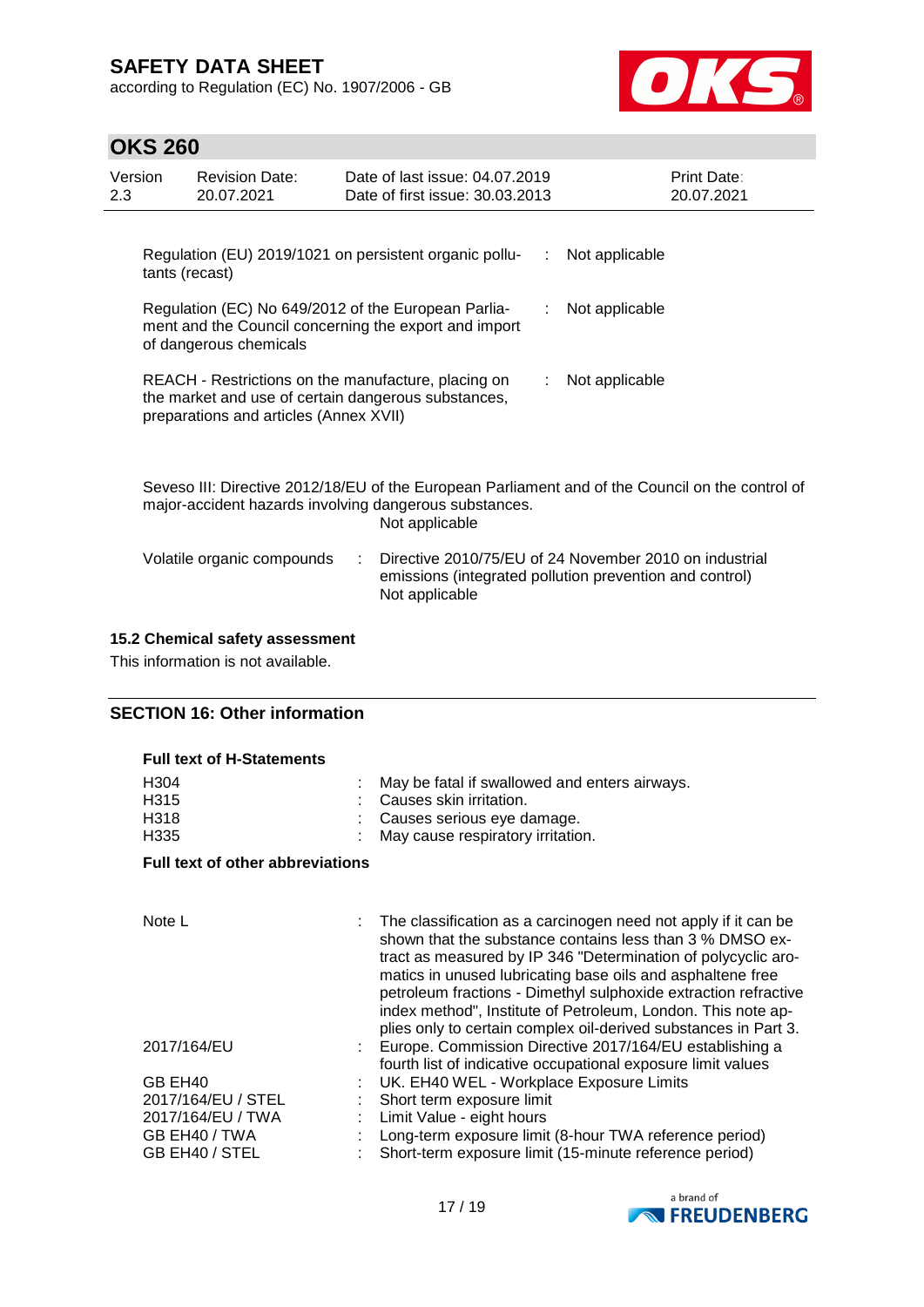according to Regulation (EC) No. 1907/2006 - GB



## **OKS 260**

| Version | Revision Date: | Date of last issue: 04.07.2019  | <b>Print Date:</b> |
|---------|----------------|---------------------------------|--------------------|
| 2.3     | 20.07.2021     | Date of first issue: 30.03.2013 | 20.07.2021         |

ADN - European Agreement concerning the International Carriage of Dangerous Goods by Inland Waterways; ADR - European Agreement concerning the International Carriage of Dangerous Goods by Road; AIIC - Australian Inventory of Industrial Chemicals; ASTM - American Society for the Testing of Materials; bw - Body weight; CLP - Classification Labelling Packaging Regulation; Regulation (EC) No 1272/2008; CMR - Carcinogen, Mutagen or Reproductive Toxicant; DIN - Standard of the German Institute for Standardisation; DSL - Domestic Substances List (Canada); ECHA - European Chemicals Agency; EC-Number - European Community number; ECx - Concentration associated with x% response; ELx - Loading rate associated with x% response; EmS - Emergency Schedule; ENCS - Existing and New Chemical Substances (Japan); ErCx - Concentration associated with x% growth rate response; GHS - Globally Harmonized System; GLP - Good Laboratory Practice; IARC - International Agency for Research on Cancer; IATA - International Air Transport Association; IBC - International Code for the Construction and Equipment of Ships carrying Dangerous Chemicals in Bulk; IC50 - Half maximal inhibitory concentration; ICAO - International Civil Aviation Organization; IECSC - Inventory of Existing Chemical Substances in China; IMDG - International Maritime Dangerous Goods; IMO - International Maritime Organization; ISHL - Industrial Safety and Health Law (Japan); ISO - International Organisation for Standardization; KECI - Korea Existing Chemicals Inventory; LC50 - Lethal Concentration to 50 % of a test population; LD50 - Lethal Dose to 50% of a test population (Median Lethal Dose); MARPOL - International Convention for the Prevention of Pollution from Ships; n.o.s. - Not Otherwise Specified; NO(A)EC - No Observed (Adverse) Effect Concentration; NO(A)EL - No Observed (Adverse) Effect Level; NOELR - No Observable Effect Loading Rate; NZIoC - New Zealand Inventory of Chemicals; OECD - Organization for Economic Co-operation and Development; OPPTS - Office of Chemical Safety and Pollution Prevention; PBT - Persistent, Bioaccumulative and Toxic substance; PICCS - Philippines Inventory of Chemicals and Chemical Substances; (Q)SAR - (Quantitative) Structure Activity Relationship; REACH - Regulation (EC) No 1907/2006 of the European Parliament and of the Council concerning the Registration, Evaluation, Authorisation and Restriction of Chemicals; RID - Regulations concerning the International Carriage of Dangerous Goods by Rail; SADT - Self-Accelerating Decomposition Temperature; SDS - Safety Data Sheet; SVHC - Substance of Very High Concern; TCSI - Taiwan Chemical Substance Inventory; TRGS - Technical Rule for Hazardous Substances; TSCA - Toxic Substances Control Act (United States); UN - United Nations; vPvB - Very Persistent and Very Bioaccumulative

#### **Further information**

| <b>Classification of the mixture:</b> |                    |  |  |  |
|---------------------------------------|--------------------|--|--|--|
| H315                                  | Calculation method |  |  |  |
| H318                                  | Calculation method |  |  |  |
| H335                                  | Calculation method |  |  |  |
|                                       |                    |  |  |  |

This safety data sheet applies only to products as originally packed and labelled. The information contained therein may not be reproduced or modified without our express written permission. Any forwarding of this document is only permitted to the extent required by law. Any further, in particular public, dissemination of the safety data sheet (e.g. as a document for download from the Internet) is not permitted without our express written consent. We provide our customers with amended safety data sheets as prescribed by law. The customer is responsible for passing on safety data sheets and any amendments contained therein to its own customers, employees and other users of the product. We provide no guarantee that safety data sheets received by users from third parties are up-to-date. All information and instructions in this safety data sheet have been compiled to the best of our knowledge and are based on the information available to us on the day of publication. The information provided is intended to describe the product in relation to the required safety measures; it is neither an assurance of characteristics nor a guarantee of the